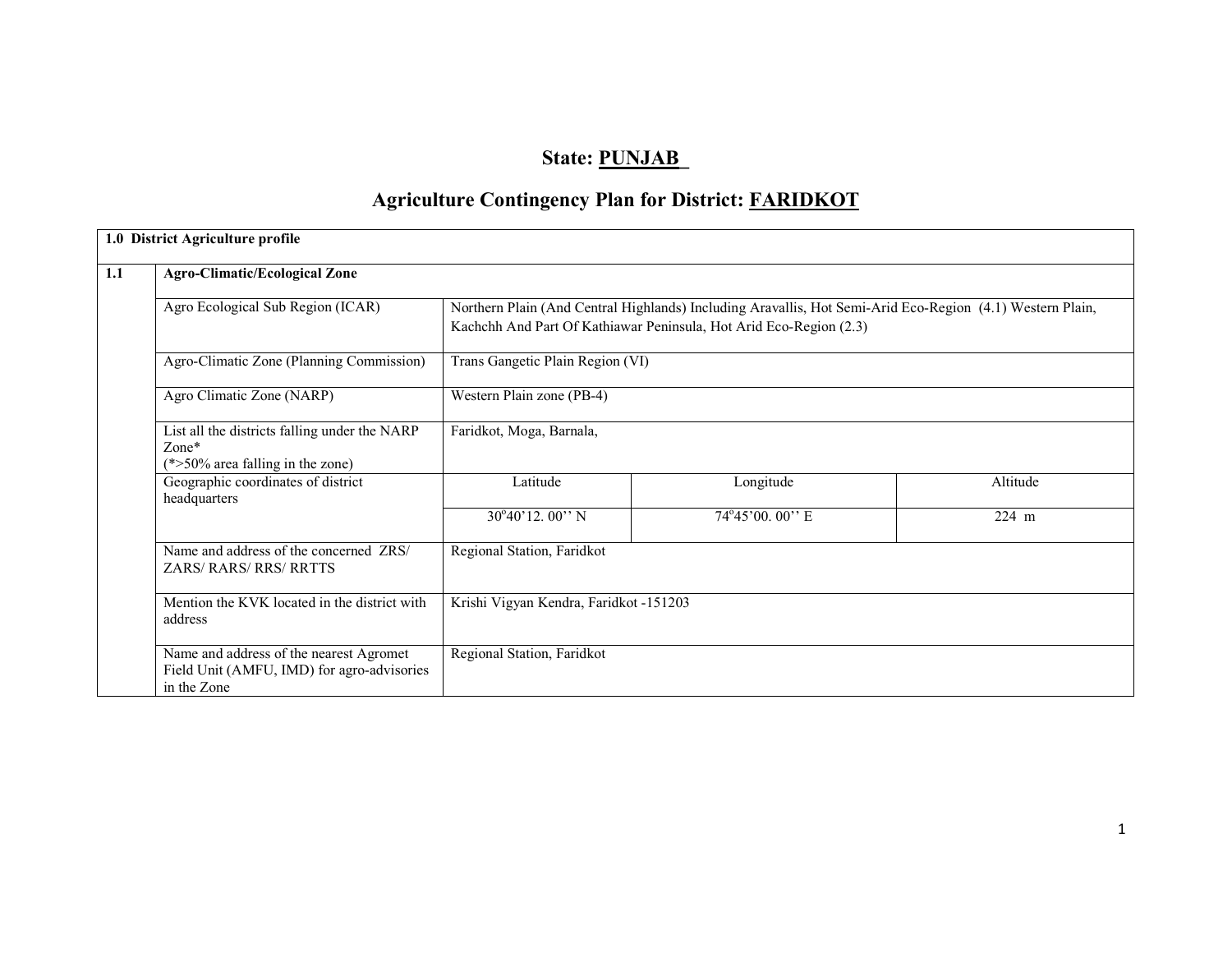| 1.2 | Rainfall               | Normal RF(mm) | <b>Normal Rainy days</b><br>(number) | <b>Normal Onset</b> | <b>Normal Cessation</b> |
|-----|------------------------|---------------|--------------------------------------|---------------------|-------------------------|
|     | SW monsoon (June-Sep): | 318.7         | 16                                   | July $1st$ week     | Sept. $2nd$ week        |
|     | NE Monsoon(Oct-Dec):   | 15.1          |                                      |                     |                         |
|     | Winter (Jan-March)     | 54.3          |                                      |                     | -                       |
|     | Summer (Apr-May)       | 23.7          |                                      |                     |                         |
|     | Annual                 | 411.8         | 26                                   |                     |                         |

| 1.3 | Land use<br>pattern of the<br>district (latest statistics) | Geographical<br>area | Cultivable<br>area | Forest<br>area | Land under<br>non-<br>agricultural use | Permanent<br>pastures | Cultivable<br>wasteland | Land<br>under<br>Misc.<br>tree<br>crops<br>and<br>groves | Barren and<br>uncultivable<br>land | Current<br>fallows | Other<br>fallows |
|-----|------------------------------------------------------------|----------------------|--------------------|----------------|----------------------------------------|-----------------------|-------------------------|----------------------------------------------------------|------------------------------------|--------------------|------------------|
|     | Area $('000 ha)$                                           | 144                  | 128                | ∼              |                                        |                       |                         | -                                                        |                                    |                    |                  |

| 1.4 | <b>Major soils</b>                       | Area ('000 ha) | Percent (%) of total |
|-----|------------------------------------------|----------------|----------------------|
|     | Coarse loamy                             | 36             | 25                   |
|     | Coarse loamy and fine loamy associations |                | 50                   |
|     | Fine loamy associations                  | 36             | 25                   |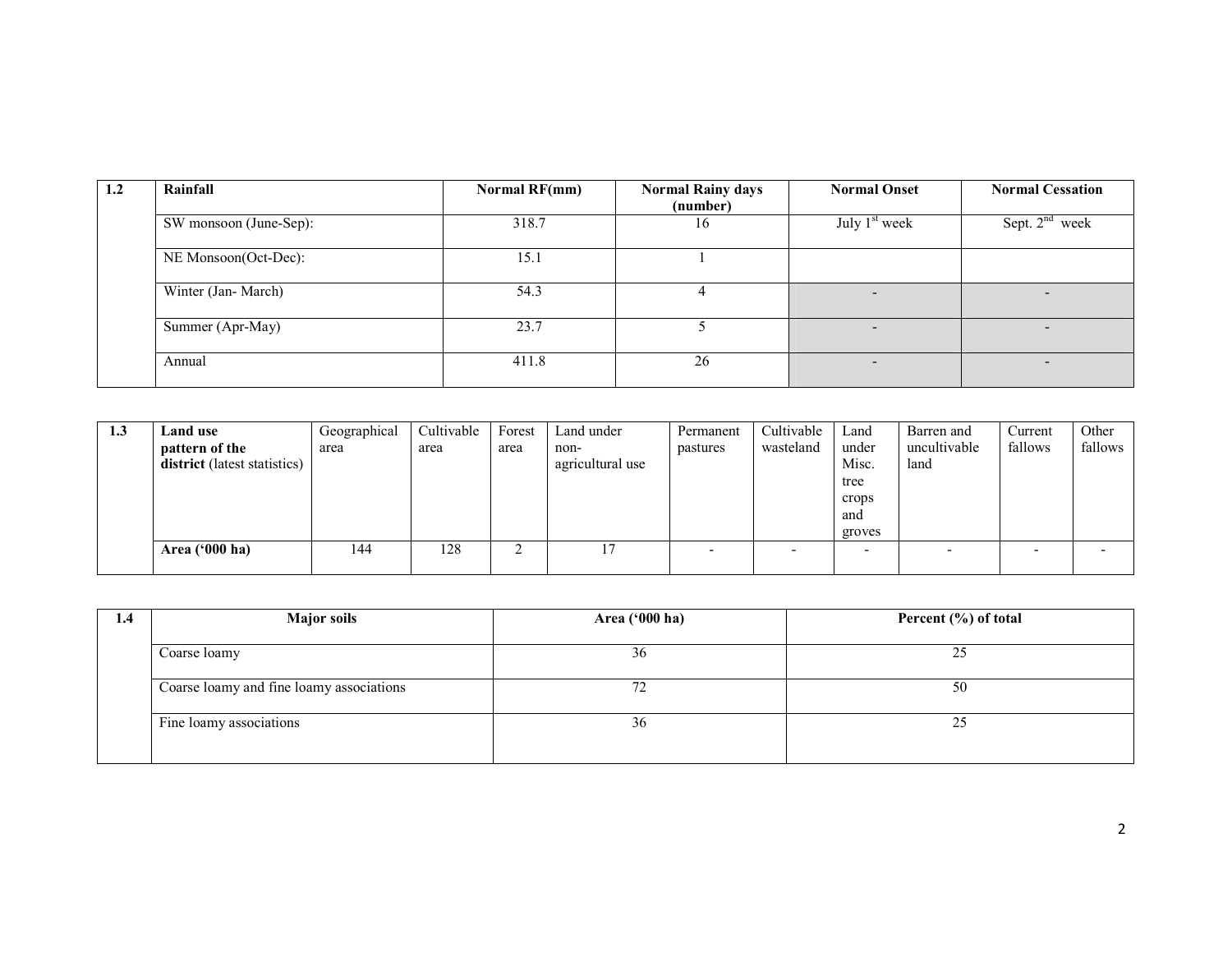| L.J | <b>Agricultural land use</b> | Cropping intensity $\%$ |                 |
|-----|------------------------------|-------------------------|-----------------|
|     | Net sown area                | ററ<br>140               | 19 <sup>7</sup> |
|     | Area sown more than once     | $-1$                    |                 |
|     | Gross cropped area           | ے ر                     |                 |

| 1.6 | Irrigation                                                                                                 | Area ('000 ha)        |                |                                                                                                   |  |  |  |  |
|-----|------------------------------------------------------------------------------------------------------------|-----------------------|----------------|---------------------------------------------------------------------------------------------------|--|--|--|--|
|     | Net irrigated area                                                                                         | 128                   |                |                                                                                                   |  |  |  |  |
|     | Gross irrigated area                                                                                       | 251.8                 |                |                                                                                                   |  |  |  |  |
|     | Rainfed area                                                                                               |                       |                |                                                                                                   |  |  |  |  |
|     | <b>Sources of Irrigation</b>                                                                               | Number                | Area ('000 ha) | Percentage of total irrigated area                                                                |  |  |  |  |
|     | Canals (40% area is canal irrigated)                                                                       |                       | 108            |                                                                                                   |  |  |  |  |
|     | Tanks                                                                                                      |                       |                |                                                                                                   |  |  |  |  |
|     | Open wells                                                                                                 |                       |                |                                                                                                   |  |  |  |  |
|     | Bore wells                                                                                                 | 27945                 | 20             |                                                                                                   |  |  |  |  |
|     | Lift irrigation schemes                                                                                    |                       |                |                                                                                                   |  |  |  |  |
|     | Micro-irrigation                                                                                           |                       |                |                                                                                                   |  |  |  |  |
|     | Other sources (please specify)                                                                             |                       |                |                                                                                                   |  |  |  |  |
|     | <b>Total Irrigated Area</b>                                                                                |                       | 128            |                                                                                                   |  |  |  |  |
|     | Pump sets                                                                                                  |                       |                |                                                                                                   |  |  |  |  |
|     | No. of Tractors                                                                                            |                       |                |                                                                                                   |  |  |  |  |
|     | Groundwater availability and use* (Data<br>source: State/Central Ground water<br><b>Department /Board)</b> | No. of blocks/Tehsils | $(\%)$ area    | Quality of water (specify the problem<br>such as high levels of arsenic,<br>fluoride, saline etc) |  |  |  |  |
|     | Over exploited                                                                                             | $\qquad \qquad -$     | $\sim$         |                                                                                                   |  |  |  |  |
|     | Critical                                                                                                   |                       | $\sim$         |                                                                                                   |  |  |  |  |
|     | Semi-critical                                                                                              |                       | $\sim$         | $\overline{\phantom{a}}$                                                                          |  |  |  |  |
|     | Safe                                                                                                       | $\blacksquare$        | $\overline{a}$ | $\overline{\phantom{a}}$                                                                          |  |  |  |  |
|     | Wastewater availability and use                                                                            |                       | $\sim$         | $\overline{\phantom{a}}$                                                                          |  |  |  |  |
|     | Ground water quality                                                                                       |                       |                |                                                                                                   |  |  |  |  |
|     | *over-exploited: groundwater utilization > 100%; critical: 90-100%; semi-critical: 70-90%; safe: <70%      |                       |                |                                                                                                   |  |  |  |  |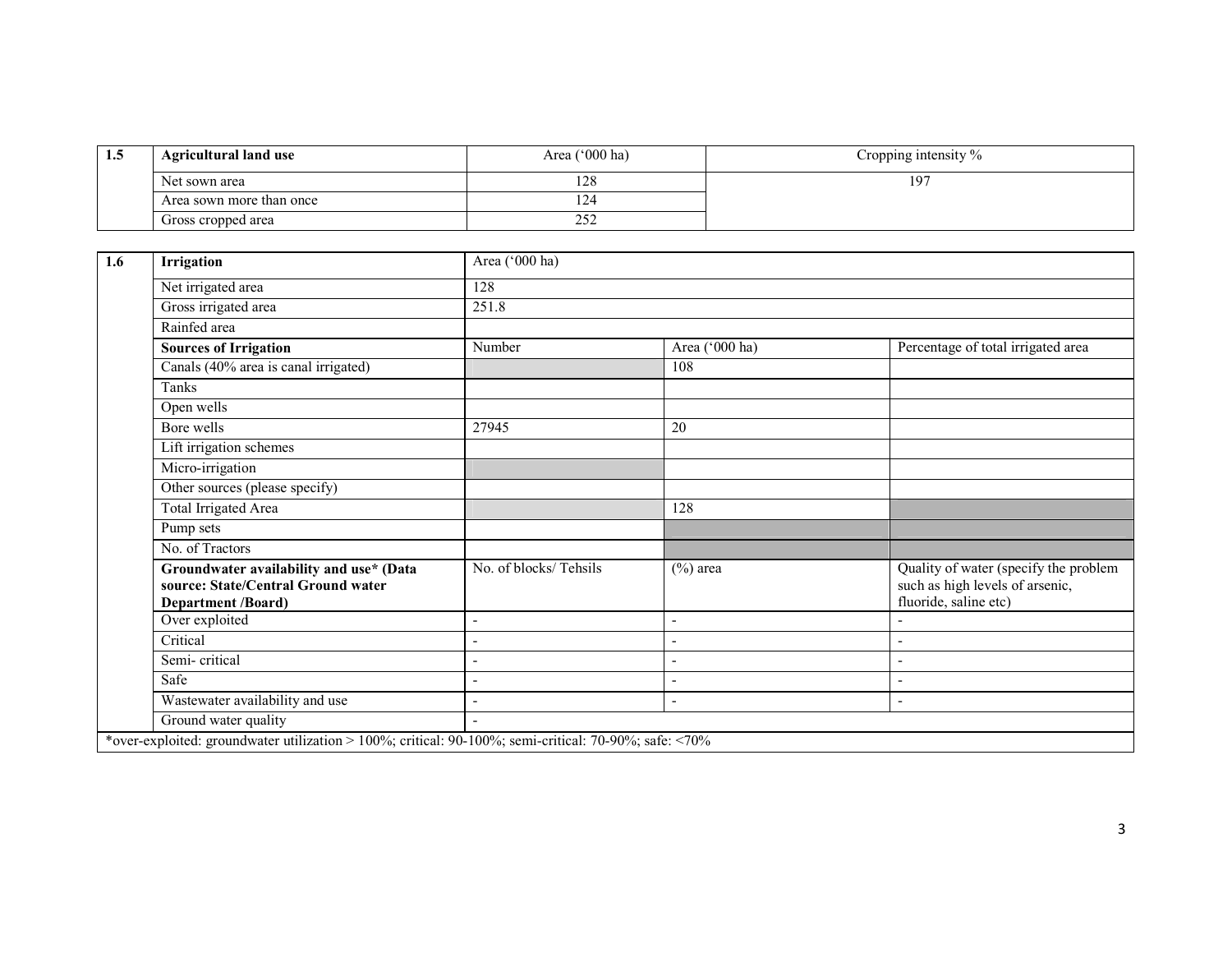| 1.7 |  | Area under major field crops & horticulture (as per latest figures) (Specify year 2008-09) |  |
|-----|--|--------------------------------------------------------------------------------------------|--|
|     |  |                                                                                            |  |

| 1.7 | Major field crops cultivated | Area ('000 ha) |               |              |           |         |              |        |                    |
|-----|------------------------------|----------------|---------------|--------------|-----------|---------|--------------|--------|--------------------|
|     |                              |                | <b>Kharif</b> |              |           | Rabi    |              |        |                    |
|     |                              | Irrigated      | Rainfed       | <b>Total</b> | Irrigated | Rainfed | <b>Total</b> | Summer | <b>Grand</b> total |
|     | Rice                         | 95             |               |              |           |         |              |        | 95                 |
|     | Wheat                        |                |               |              | 118       |         |              |        | 118                |
|     | Cotton                       | 20             |               |              |           |         |              |        | 20                 |
|     | Moongbean                    | 0.7            |               |              |           |         |              |        | 0.7                |

| Horticulture crops - Fruits        | Area ('000 ha) |  |
|------------------------------------|----------------|--|
|                                    | <b>Total</b>   |  |
| Kinnow                             | 0.57           |  |
| Orange & Malta                     | 0.09           |  |
| Guava                              | 0.37           |  |
| Ber                                | 0.12           |  |
| Horticulture crops -<br>Vegetables | <b>Total</b>   |  |
| Potato                             | 0.28           |  |
| Onion                              | 0.01           |  |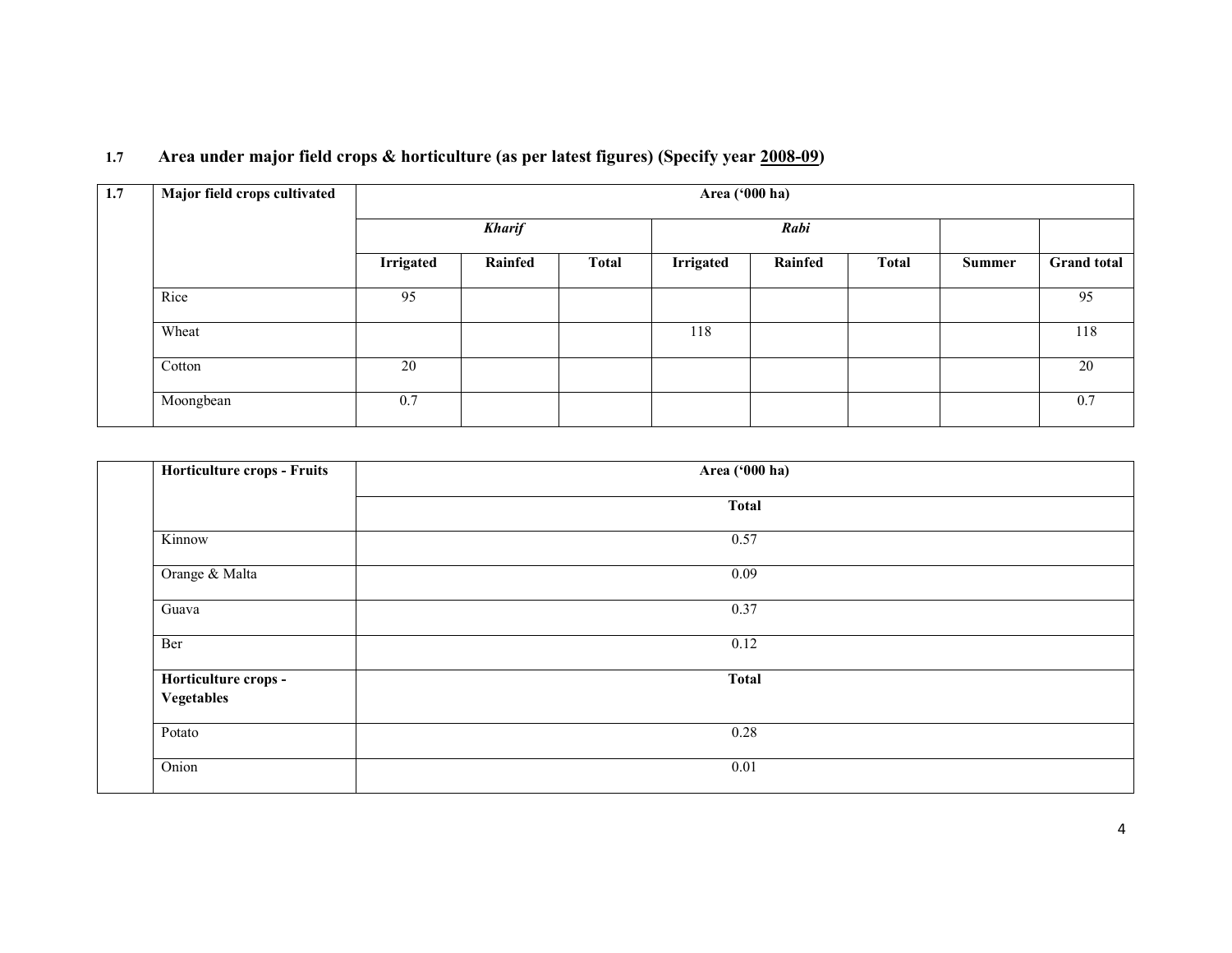| Other winter vegetable                 | 0.28                     |
|----------------------------------------|--------------------------|
| Other summer vegetable                 | 0.27                     |
| <b>Medicinal and Aromatic</b><br>crops | <b>Total</b>             |
|                                        | ۰.                       |
| <b>Plantation crops</b>                | <b>Total</b>             |
|                                        | $\overline{\phantom{a}}$ |
| <b>Fodder crops</b>                    | <b>Total</b>             |
|                                        | $\overline{\phantom{a}}$ |
| <b>Grazing land</b>                    |                          |
| Sericulture etc                        |                          |
| Others (specify)                       |                          |

| 1.8 | Livestock (in number)                          | Male $(900)$ | Female ('000) | Total $(900)$ |
|-----|------------------------------------------------|--------------|---------------|---------------|
|     |                                                |              |               |               |
|     | Non descriptive Cattle (local low yielding)    | 7.2          | 8.4           | 15.6          |
|     | Crossbred cattle                               | 3.9          | 27.6          | 31.5          |
|     | Non descriptive Buffaloes (local low yielding) | 0.3          | 2.6           | 2.9           |
|     | <b>Graded Buffaloes</b>                        | 8.0          | 115.1         | 123.          |
|     | Goat                                           | 2.2          | 9.2           |               |
|     | Sheep                                          | .3           | 6.03          | 73            |
|     | Others Equine (Horse &Pony)                    | 0.4          | 0.9           | 4.4           |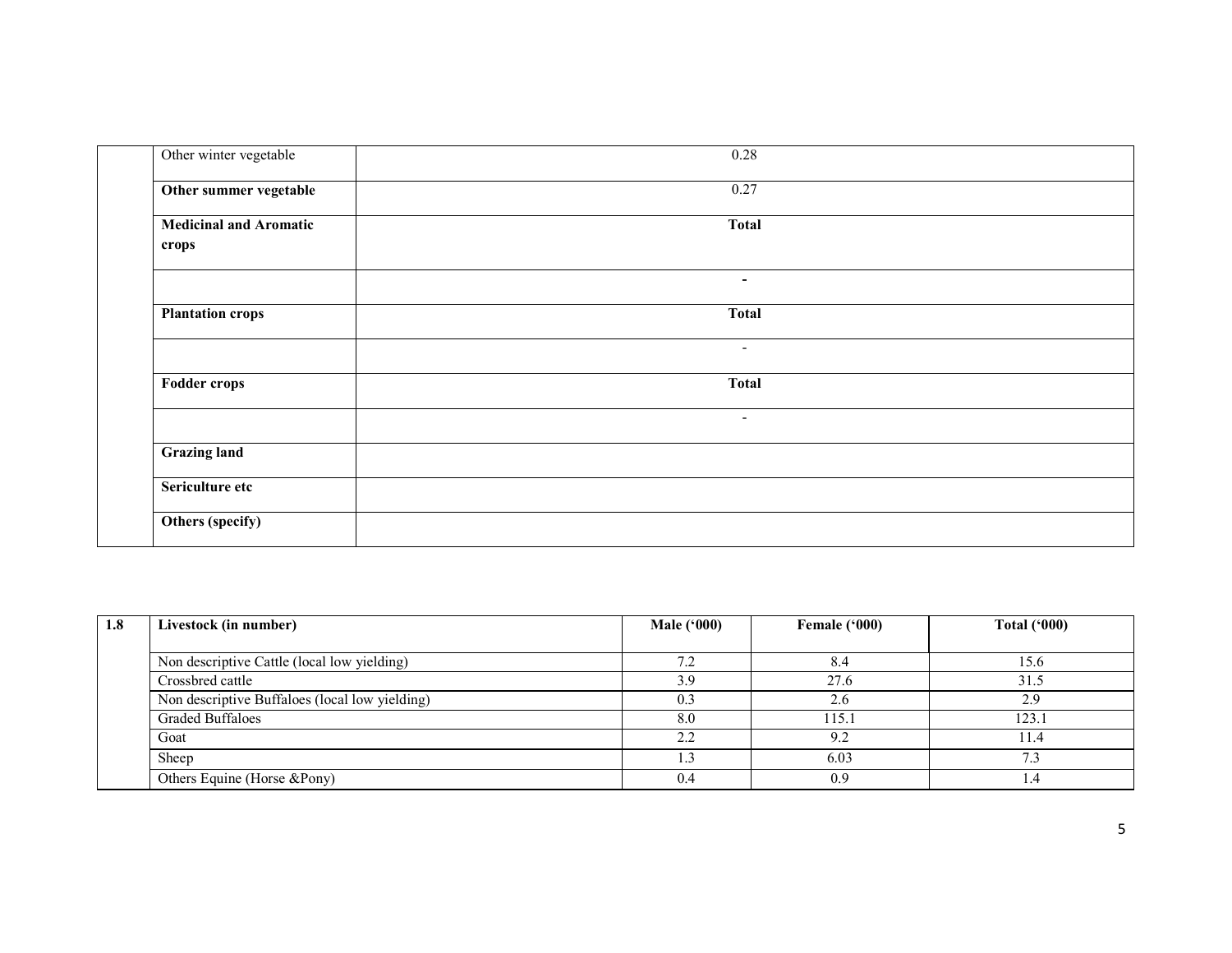|      | Commercial dairy farms (Number)                                    |                        |        |                        |                                           |                                          |                                                        | 0.06                              |  |
|------|--------------------------------------------------------------------|------------------------|--------|------------------------|-------------------------------------------|------------------------------------------|--------------------------------------------------------|-----------------------------------|--|
| 1.9  | <b>Poultry</b>                                                     |                        |        |                        | No. of farms<br>Total No. of birds ('000) |                                          |                                                        |                                   |  |
|      | Commercial                                                         |                        |        | 27                     |                                           |                                          | 99.1                                                   |                                   |  |
|      | Backyard                                                           |                        | $\sim$ |                        |                                           |                                          | 8.04                                                   |                                   |  |
| 1.10 | <b>Fisheries (Data source: Chief Planning Officer of district)</b> |                        |        |                        |                                           |                                          |                                                        |                                   |  |
|      | A. Capture                                                         |                        |        |                        |                                           |                                          |                                                        |                                   |  |
|      | i) Marine (Data Source: Fisheries Department)                      | No. of fishermen       |        |                        | <b>Boats</b>                              |                                          | <b>Nets</b>                                            | <b>Storage</b><br>facilities (Ice |  |
|      |                                                                    |                        |        | Mechanized             | Non-<br>mechanized                        | Mechanized<br>(Trawl nets,<br>Gill nets) | Non-mechanized<br>(Shore Seines,<br>Stake & trap nets) | plants etc.)                      |  |
|      |                                                                    |                        |        |                        |                                           |                                          |                                                        |                                   |  |
|      | ii) Inland (Data Source: Fisheries Department)                     | No. Farmer owned ponds |        |                        | <b>No. of Reservoirs</b>                  |                                          | No. of village tanks                                   |                                   |  |
|      |                                                                    | 42                     |        |                        |                                           | 337                                      |                                                        |                                   |  |
|      | <b>B.</b> Culture                                                  |                        |        |                        |                                           |                                          |                                                        |                                   |  |
|      |                                                                    |                        |        | Water Spread Area (ha) |                                           | Yield (t/ha)                             | Production ('000 tons)                                 |                                   |  |
|      | i) Brackish water (Data Source: MPEDA/Fisheries Department)        |                        |        | 425.0                  | 6.45                                      |                                          | 2.74                                                   |                                   |  |
|      | ii) Fresh water (Data Source: Fisheries Department)                |                        |        |                        |                                           |                                          |                                                        |                                   |  |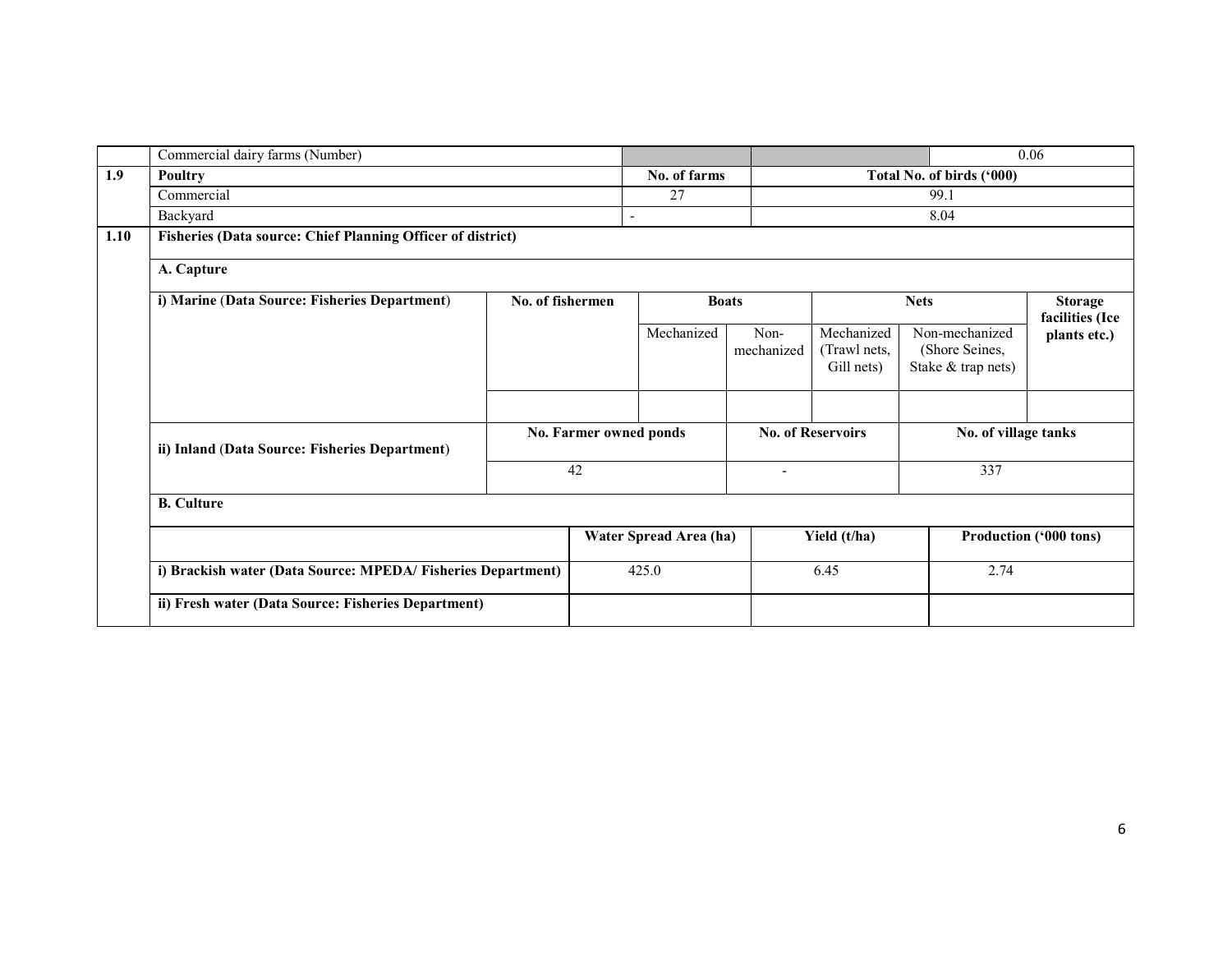## 1.11 Production and Productivity of major crops (Average of last 5 years: 2004, 05, 06, 07, 08; specify years)

| 1.11 | Name of crop        |                        | Kharif                                                                         |                       | Rabi         |                       | <b>Summer</b> |                       | <b>Total</b> | Crop residue as    |
|------|---------------------|------------------------|--------------------------------------------------------------------------------|-----------------------|--------------|-----------------------|---------------|-----------------------|--------------|--------------------|
|      |                     | Production<br>(1000 t) | Productivity                                                                   | Production<br>(000 t) | Productivity | Production<br>(000 t) | Productivity  | Production<br>(000 t) | Productivity | fodder ('000 tons) |
|      |                     |                        | (kg/ha)<br>Major Field crops (Crops to be identified based on total acreage)   |                       | (kg/ha)      |                       | (kg/ha)       |                       | (kg/ha)      |                    |
|      | Rice                | 41400                  | 4357                                                                           |                       |              |                       |               | 41400                 | 4357         |                    |
|      | Wheat               |                        |                                                                                | 55000                 | 4664         |                       |               | 55000                 | 4664         |                    |
|      | Cotton              | 1392                   | 696                                                                            |                       |              |                       |               | 1392                  | 696          |                    |
|      | Moongbean           | 60                     |                                                                                |                       |              |                       |               | 60                    |              |                    |
|      |                     |                        | Major Horticultural crops (Crops to be identified based on total acreage) (MT) |                       |              |                       |               |                       |              |                    |
|      | Kinnow              | 1156000                | 22540                                                                          |                       |              |                       |               | 1156000               | 22540        |                    |
|      | Orange $&$<br>Malta | 74200                  | 7920                                                                           |                       |              |                       |               | 74200                 | 7920         |                    |
|      | Guava               | 760000                 | 21152                                                                          |                       |              |                       |               | 760000                | 21152        |                    |
|      | Ber                 | 198600                 | 17144                                                                          |                       |              |                       |               | 198600                | 17144        |                    |

| 1.12 | Sowing window for 5 major field | Paddy                                 | Wheat                                              | Cotton                       | Oilseeds                       |
|------|---------------------------------|---------------------------------------|----------------------------------------------------|------------------------------|--------------------------------|
|      | crops                           |                                       |                                                    |                              |                                |
|      | Kharif-Rainfed                  |                                       |                                                    |                              |                                |
|      | Kharif-Irrigated                | $2nd$ week of June to $1st$ week July |                                                    | $2nd$ week of April to $4th$ |                                |
|      |                                 |                                       |                                                    | week of May                  |                                |
|      | Rabi-Rainfed                    |                                       |                                                    |                              |                                |
|      | Rabi-Irrigated                  |                                       | $4^{\text{th}}$ week of October to $1^{\text{st}}$ |                              | $2nd$ week of October to $1st$ |
|      |                                 |                                       | week of December.                                  |                              | week December.                 |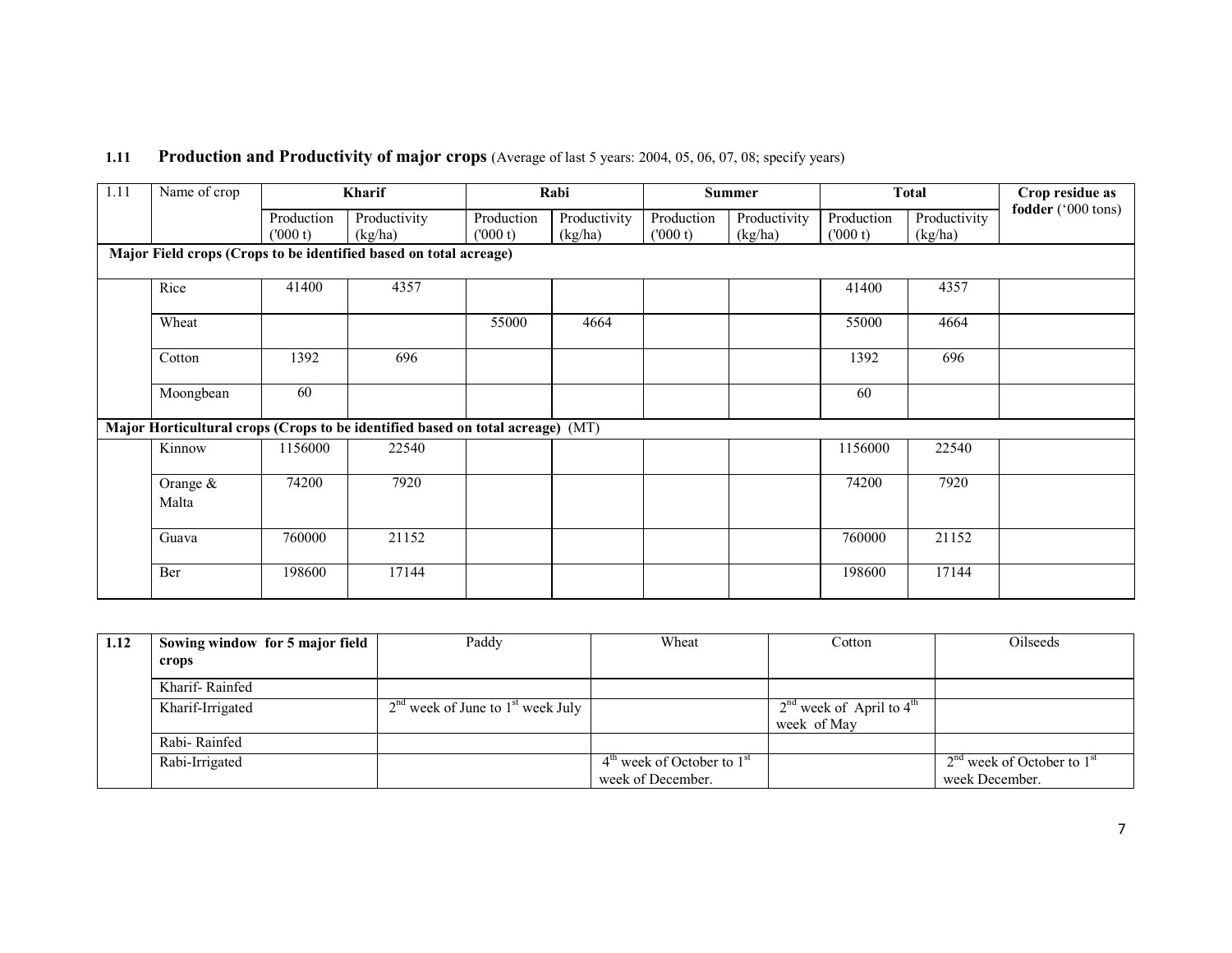| 1.13 | What is the major contingency the district is prone to? (Tick mark)                                                                                         | Regular | <b>Occasional</b> | <b>None</b> |
|------|-------------------------------------------------------------------------------------------------------------------------------------------------------------|---------|-------------------|-------------|
|      | Drought                                                                                                                                                     |         |                   |             |
|      | Flood                                                                                                                                                       |         |                   |             |
|      | Cyclone                                                                                                                                                     |         |                   |             |
|      | Hail storm                                                                                                                                                  |         |                   |             |
|      | Heat wave                                                                                                                                                   |         |                   |             |
|      | Cold wave                                                                                                                                                   |         |                   |             |
|      | Frost                                                                                                                                                       |         |                   |             |
|      | Sea water intrusion                                                                                                                                         |         |                   |             |
|      | Pests and disease outbreak (Yellow rust on wheat, BLB on paddy, Late blight on<br>potato, Sucking pests like aphids, jassid, whitefly, Mealy bug in cotton) |         |                   |             |
|      | Others Yellow vein mosaic virus in Mungbean                                                                                                                 |         |                   |             |

| 1.14 | Include Digital maps of the district | Location map of district within State as Annexure I | Enclosed: Yes |
|------|--------------------------------------|-----------------------------------------------------|---------------|
|      | for                                  |                                                     |               |
|      |                                      | Mean annual rainfall as Annexure 2                  | Enclosed: NO  |
|      |                                      | Soil map as Annexure 3                              | Enclosed: NO  |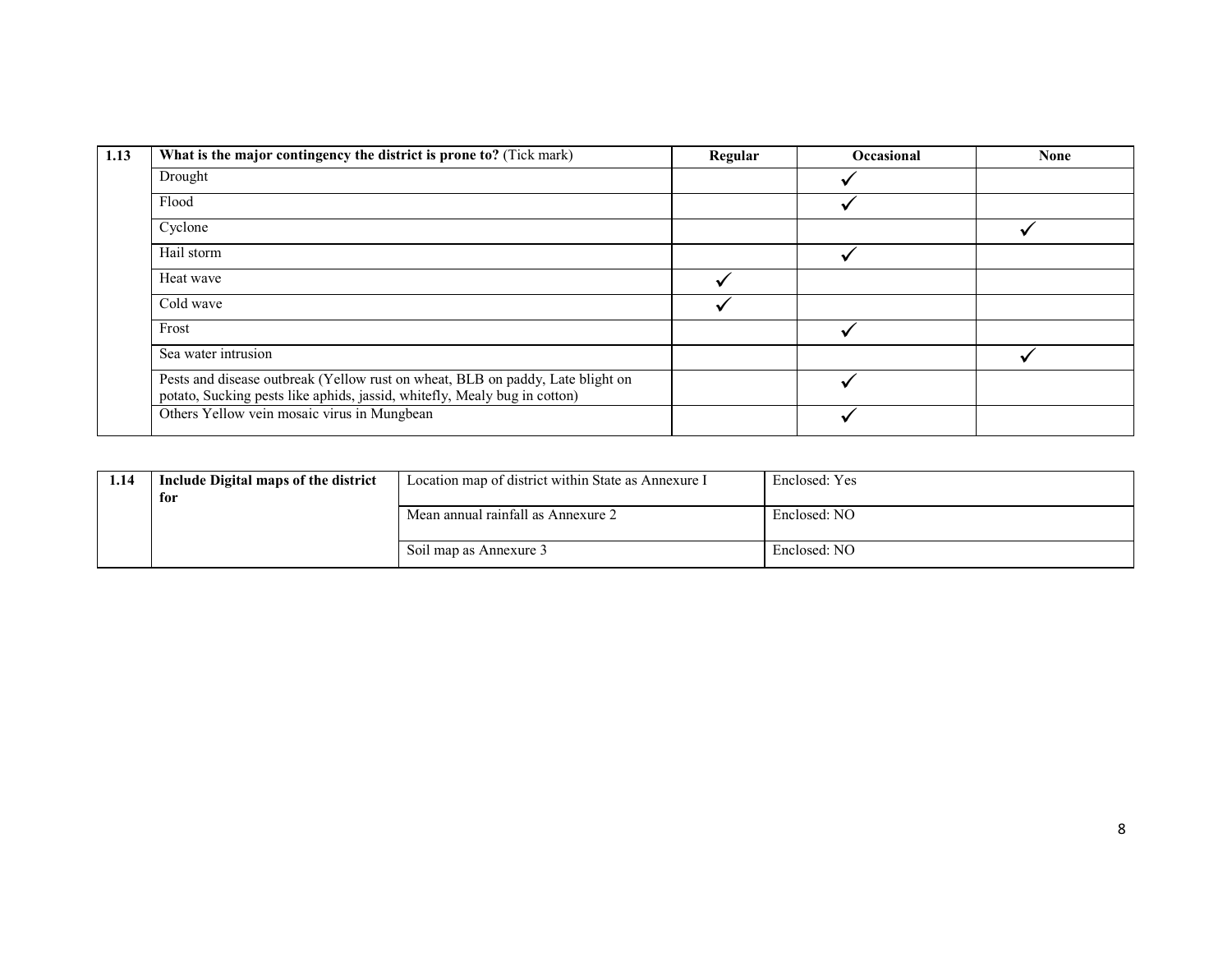Location map of district within State as Annexure I

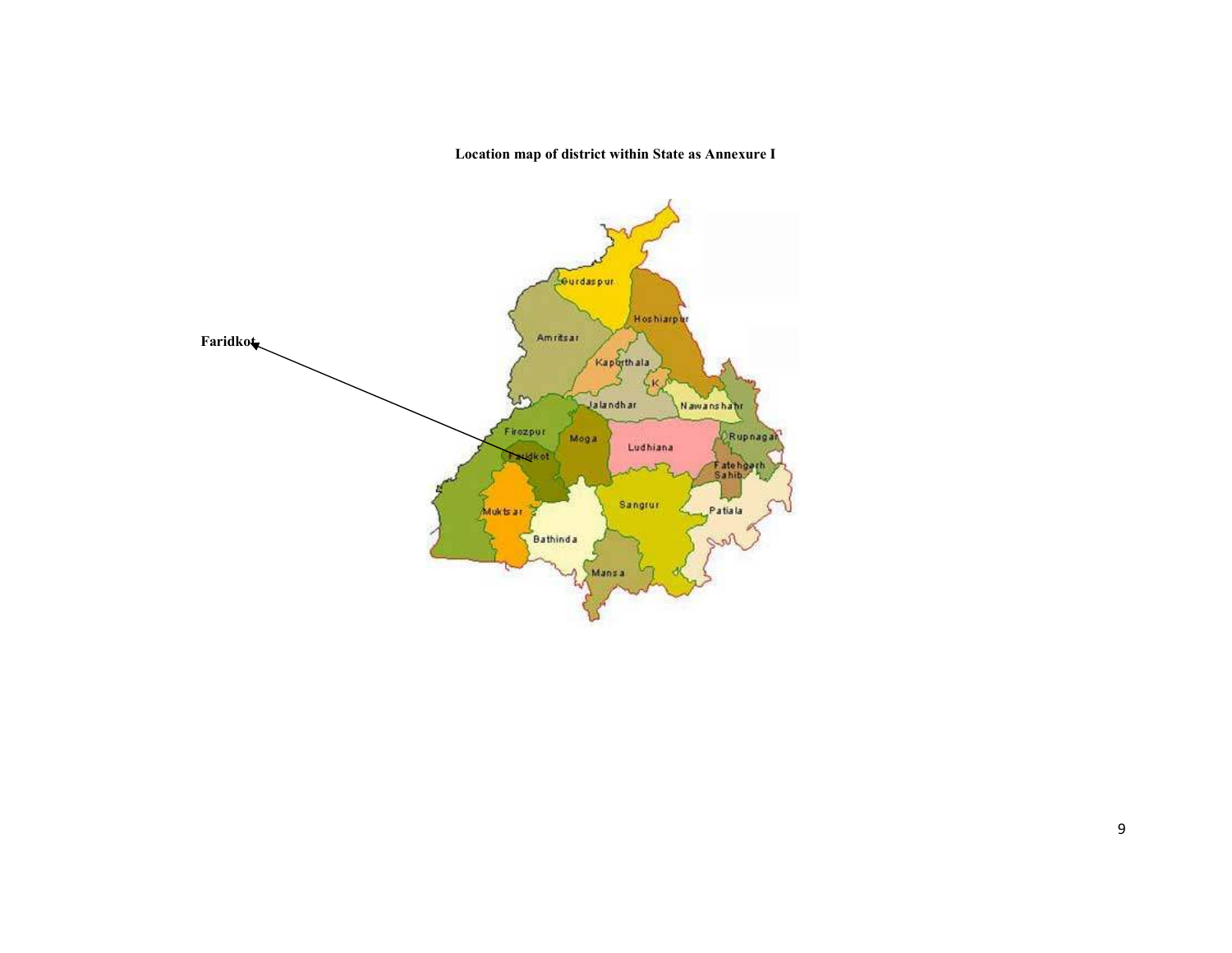#### 2.0 Strategies for weather related contingencies

#### 2.1 Drought

## 2.1.1 Rainfed situation –Not applicable

| Condition                                         |                                   |                               | <b>Suggested Contingency measures</b>                 |                           |                                     |  |
|---------------------------------------------------|-----------------------------------|-------------------------------|-------------------------------------------------------|---------------------------|-------------------------------------|--|
| <b>Early season</b><br>drought (delayed<br>onset) | <b>Major Farming</b><br>situation | Normal Crop / Cropping system | Change in crop / cropping<br>system including variety | <b>Agronomic measures</b> | <b>Remarks</b> on<br>Implementation |  |
| Delay by 2 weeks                                  |                                   |                               | Not applicable                                        |                           |                                     |  |

| Condition           |                      | <b>Suggested Contingency measures</b> |                           |                           |                   |  |  |
|---------------------|----------------------|---------------------------------------|---------------------------|---------------------------|-------------------|--|--|
| <b>Early season</b> | <b>Major Farming</b> | Normal Crop / Cropping system         | Change in crop / cropping | <b>Agronomic measures</b> | <b>Remarks</b> on |  |  |
| drought (delayed    | situation            |                                       | system including variety  |                           | Implementation    |  |  |
| onset)              |                      |                                       |                           |                           |                   |  |  |
|                     |                      |                                       | Not applicable            |                           |                   |  |  |
| Delay by 4 weeks    |                      |                                       |                           |                           |                   |  |  |
| (Specify month)     |                      |                                       |                           |                           |                   |  |  |

| Condition           |                      |                               | <b>Suggested Contingency measures</b> |                           |                |  |  |
|---------------------|----------------------|-------------------------------|---------------------------------------|---------------------------|----------------|--|--|
| <b>Early season</b> | <b>Major Farming</b> | Normal Crop / Cropping system | Change in crop / cropping             | <b>Agronomic measures</b> | Remarks on     |  |  |
| drought (delayed    | situation            |                               | system including variety              |                           | Implementation |  |  |
| onset)              |                      |                               |                                       |                           |                |  |  |
|                     |                      |                               | Not applicable                        |                           |                |  |  |
| Delay by 6 weeks    |                      |                               |                                       |                           |                |  |  |
| (Specify month)     |                      |                               |                                       |                           |                |  |  |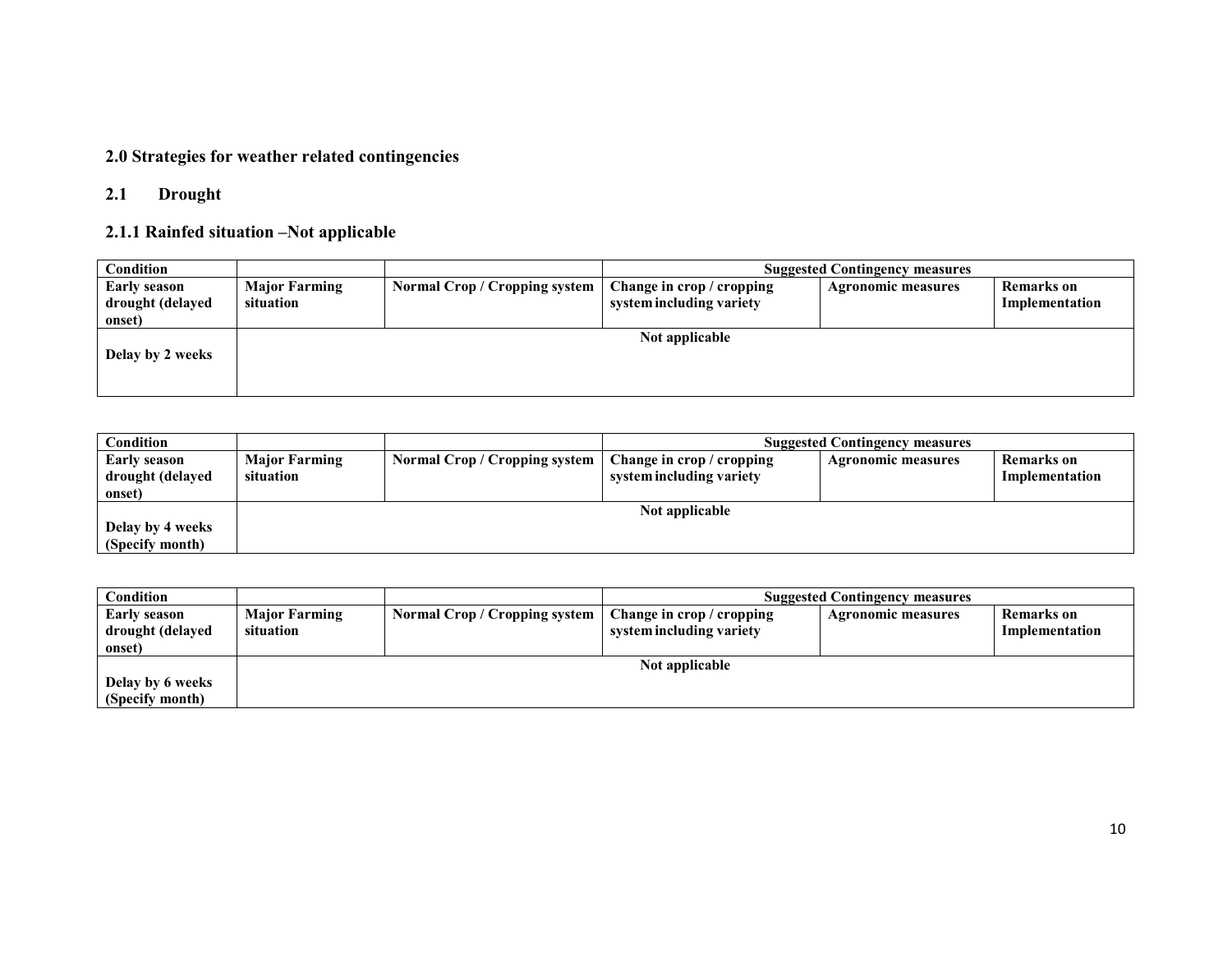| Condition                                      |                                   |                                         | <b>Suggested Contingency measures</b>                 |                           |                                     |  |
|------------------------------------------------|-----------------------------------|-----------------------------------------|-------------------------------------------------------|---------------------------|-------------------------------------|--|
| <b>Early season drought</b><br>(delayed onset) | <b>Major Farming</b><br>situation | <b>Normal Crop / Cropping</b><br>system | Change in crop / cropping<br>system including variety | <b>Agronomic measures</b> | <b>Remarks</b> on<br>Implementation |  |
| Delay by 8 weeks (Specify<br>month)            |                                   |                                         | Not applicable                                        |                           |                                     |  |

| Condition                   |                      |                             |                 | <b>Suggested Contingency measures</b> |                   |
|-----------------------------|----------------------|-----------------------------|-----------------|---------------------------------------|-------------------|
| Early season drought        | <b>Major Farming</b> | <b>Normal Crop/cropping</b> | Crop management | Soil nutrient & moisture              | <b>Remarks</b> on |
| (Normal onset)              | situation            | svstem                      |                 | conservation measues                  | Implementation    |
|                             |                      |                             | Not applicable  |                                       |                   |
| Normal onset followed by    |                      |                             |                 |                                       |                   |
| 15-20 days dry spell after  |                      |                             |                 |                                       |                   |
| sowing leading to poor      |                      |                             |                 |                                       |                   |
| germination/crop stand etc. |                      |                             |                 |                                       |                   |

| Condition                                                                                     |                                   |                                       |                 | <b>Suggested Contingency measures</b>            |                                     |
|-----------------------------------------------------------------------------------------------|-----------------------------------|---------------------------------------|-----------------|--------------------------------------------------|-------------------------------------|
| Mid season drought (long<br>dry spell, consecutive 2<br>weeks rainless $(>2.5$ mm)<br>period) | <b>Major Farming</b><br>situation | <b>Normal Crop/cropping</b><br>system | Crop management | Soil nutrient & moisture<br>conservation measues | <b>Remarks</b> on<br>Implementation |
| At vegetative stage                                                                           |                                   |                                       | Not applicable  |                                                  |                                     |
| At flowering/fruiting stage                                                                   |                                   |                                       |                 |                                                  |                                     |
| <b>Terminal drought</b><br>(Early withdrawal of                                               |                                   |                                       |                 |                                                  |                                     |
| monsoon)                                                                                      |                                   |                                       |                 |                                                  |                                     |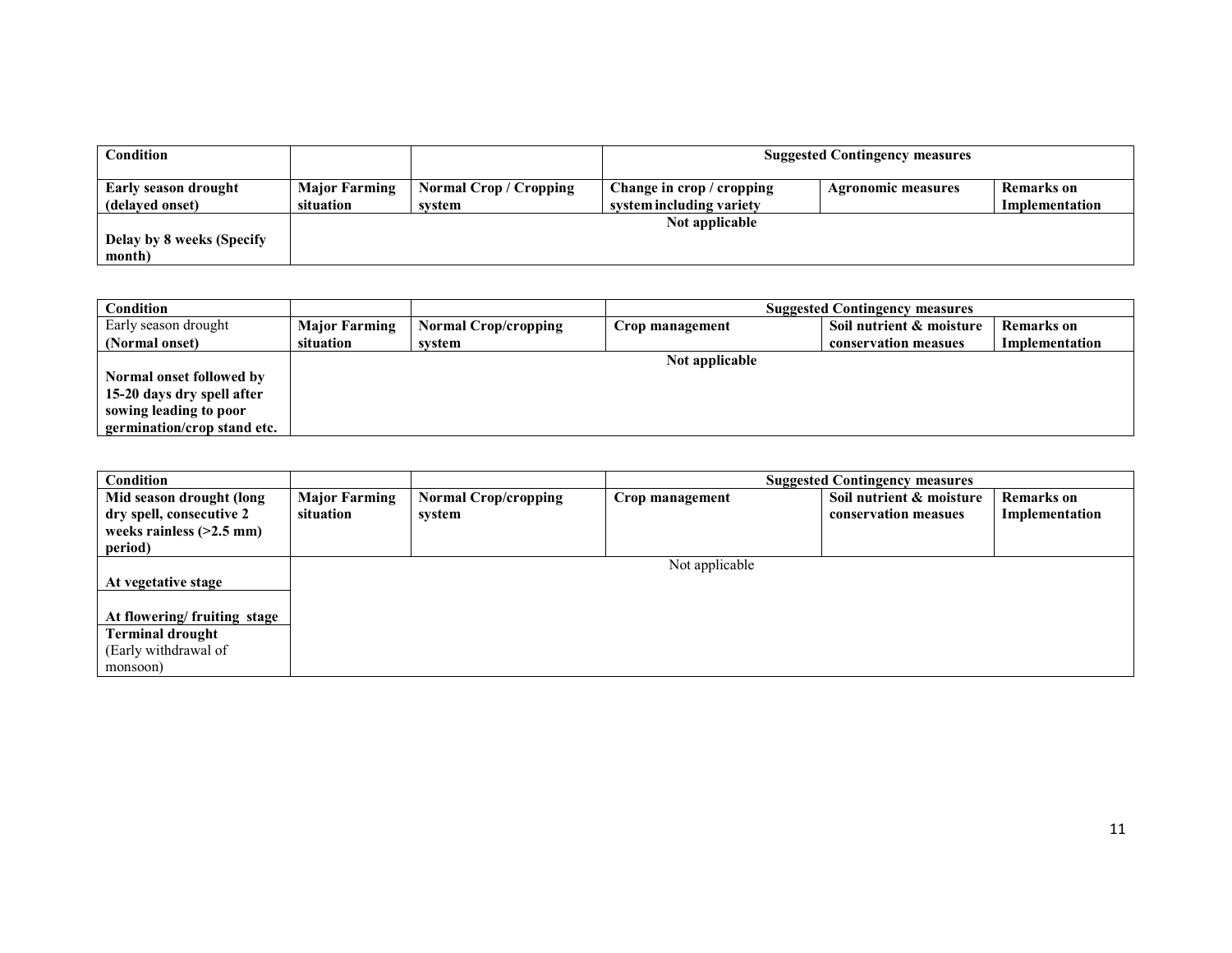#### 2.1.2 Irrigated situation

| Condition           |                      |                        | <b>Suggested Contingency measures</b> |                                                                                |                   |  |  |
|---------------------|----------------------|------------------------|---------------------------------------|--------------------------------------------------------------------------------|-------------------|--|--|
| <b>Early season</b> | <b>Major Farming</b> | Normal Crop/           | Change in crop / cropping             | <b>Agronomic measures</b>                                                      | <b>Remarks on</b> |  |  |
| drought (delayed    | situation            | <b>Cropping system</b> | system including variety              |                                                                                | Implementation    |  |  |
| onset)              |                      |                        |                                       |                                                                                |                   |  |  |
| Delayed/limited     | Canal / Tubewell     | Cotton - Wheat         | Cotton                                | Ridge planting with each furrow                                                |                   |  |  |
| release of water in | irrigated alluvial   | $Rice-Wheat$           |                                       | irrigation,                                                                    |                   |  |  |
| canals due to low   | soils                |                        |                                       |                                                                                |                   |  |  |
| rainfall            |                      |                        |                                       | Gap filling by transplanting 21 days old                                       |                   |  |  |
|                     |                      |                        |                                       | cotton seedlings.                                                              |                   |  |  |
|                     |                      |                        |                                       |                                                                                |                   |  |  |
|                     |                      |                        |                                       | Alternate furrow irrigation with poor                                          |                   |  |  |
|                     |                      |                        |                                       | quality Tube well water after pre sowing<br>irrigation (PSI) with Canal water. |                   |  |  |
|                     |                      |                        | Rice                                  | Grow short duration varieties                                                  |                   |  |  |
|                     |                      |                        |                                       | Basmati plantation                                                             |                   |  |  |
|                     |                      |                        |                                       |                                                                                |                   |  |  |
|                     |                      |                        | Wheat                                 | Grow late sown varieties                                                       |                   |  |  |
|                     |                      |                        |                                       |                                                                                |                   |  |  |
|                     |                      |                        |                                       | Bi-directional sowing / Bed planting                                           |                   |  |  |
|                     |                      |                        |                                       | $(7.5x22.5 \text{ cms})$<br>Closed spacing                                     |                   |  |  |
|                     |                      |                        |                                       |                                                                                |                   |  |  |
|                     |                      |                        |                                       | Seed priming                                                                   |                   |  |  |
|                     |                      |                        |                                       |                                                                                |                   |  |  |
|                     |                      |                        |                                       |                                                                                |                   |  |  |

| Condition            |                      |                      | <b>Suggested Contingency measures</b> |                           |                   |  |  |  |
|----------------------|----------------------|----------------------|---------------------------------------|---------------------------|-------------------|--|--|--|
|                      | <b>Major Farming</b> | Crop/cropping system | Change in crop/cropping               | <b>Agronomic measures</b> | <b>Remarks</b> on |  |  |  |
|                      | situation            |                      | system                                |                           | Implementation    |  |  |  |
| Non release of water |                      |                      |                                       |                           |                   |  |  |  |
| in canals under      |                      |                      |                                       |                           |                   |  |  |  |
| delayed onset of     |                      |                      | Not applicable                        |                           |                   |  |  |  |
| monsoon in           |                      |                      |                                       |                           |                   |  |  |  |
| catchment            |                      |                      |                                       |                           |                   |  |  |  |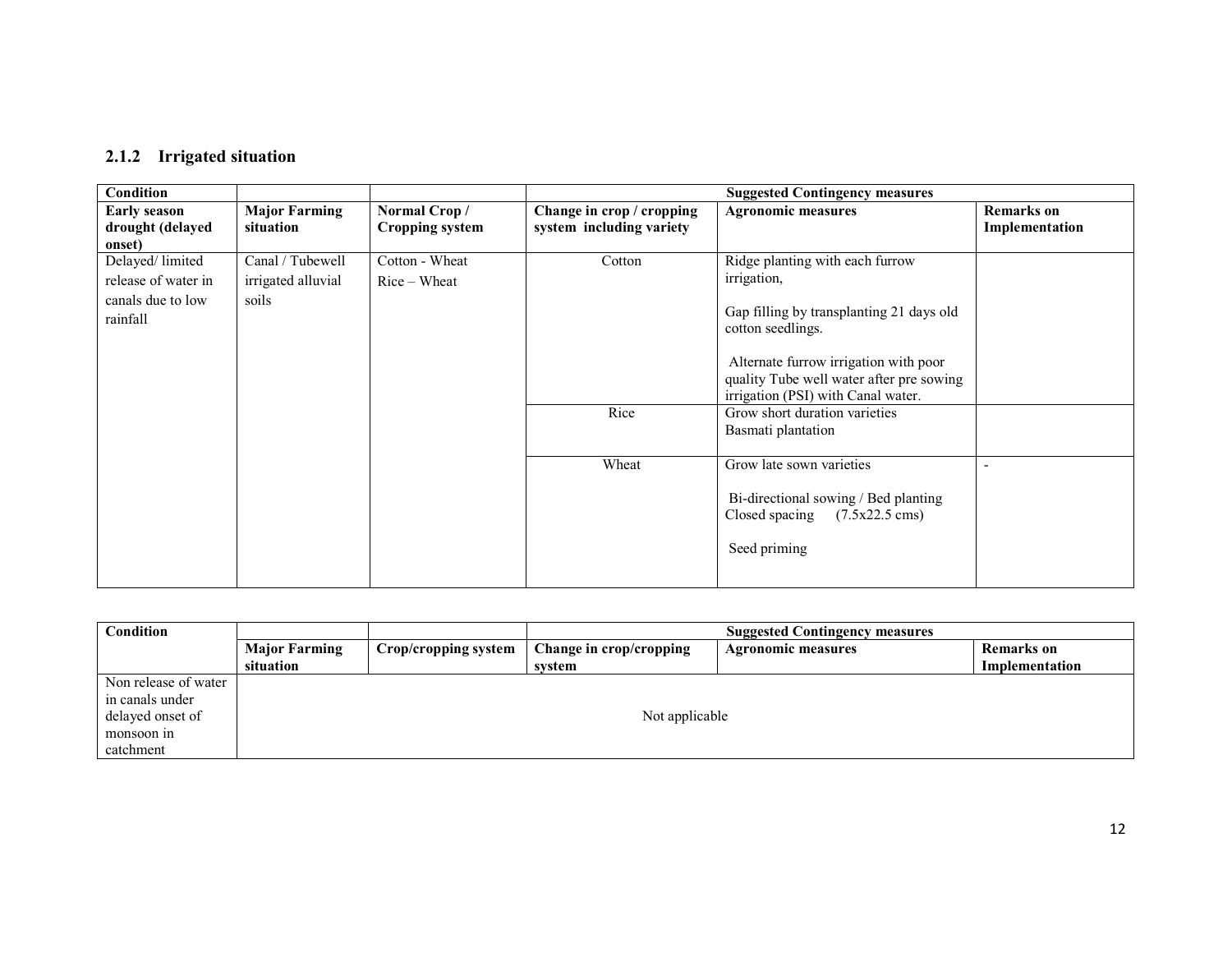| Condition            |                      |                      | <b>Suggested Contingency measures</b> |                    |                |
|----------------------|----------------------|----------------------|---------------------------------------|--------------------|----------------|
|                      | <b>Major Farming</b> | Crop/cropping system | Change in crop/cropping               | Agronomic measures | Remarks on     |
|                      | situation            |                      | svstem                                |                    | Implementation |
| Lack of inflows into |                      |                      |                                       |                    |                |
| tanks due to         |                      |                      |                                       |                    |                |
| insufficient/delayed |                      |                      | Not applicable                        |                    |                |
| onset of monsoon     |                      |                      |                                       |                    |                |

| Condition           |                      | <b>Suggested Contingency measures</b> |                         |                           |                   |
|---------------------|----------------------|---------------------------------------|-------------------------|---------------------------|-------------------|
|                     | <b>Major Farming</b> | Crop/cropping system                  | Change in crop/cropping | <b>Agronomic measures</b> | <b>Remarks</b> on |
|                     | situation            |                                       | system                  |                           | Implementation    |
| Insufficient        |                      |                                       |                         |                           |                   |
| groundwater         |                      |                                       |                         |                           |                   |
| recharge due to low |                      |                                       |                         |                           |                   |
| rainfall            |                      |                                       |                         |                           |                   |
|                     |                      |                                       | Not applicable          |                           |                   |

## 2.2 Unusual rains (untimely, unseasonal etc) (for both rainfed and irrigated situations)

| Condition                                                            |                                                                                                                                | <b>Suggested contingency measure</b>                                                                                 |                                                                              |                                                   |  |  |
|----------------------------------------------------------------------|--------------------------------------------------------------------------------------------------------------------------------|----------------------------------------------------------------------------------------------------------------------|------------------------------------------------------------------------------|---------------------------------------------------|--|--|
| <b>Heavy rainfall</b><br>with high speed<br>winds in a short<br>span | Vegetative stage                                                                                                               | <b>Flowering stage</b>                                                                                               | Crop maturity stage                                                          | Post harvest                                      |  |  |
| Cotton                                                               | Ridge planting, pumping out<br>excess rain water                                                                               | Pumping<br>out excess rain water,<br>application of nitrogenous fertilizer,<br>foliar spay of $2\%$ KNO <sub>3</sub> | Pumping out excess rain water<br>and chemical control of pests /<br>diseases | Storage of produce at safer<br>place              |  |  |
| Rice                                                                 | Pumping out excess rain water,<br>fertilizer<br>Nitrogenous<br>application                                                     | Pumping out excess rain water.                                                                                       | Pumping out excess rain water                                                | Shifting of produce at safer<br>place for drying. |  |  |
| Wheat                                                                | sowing<br>bidirectional<br>Bed<br>increase the yield 3-4 $\%$ and 2 q/<br>acre respectively.<br>Pumping out excess rain water, | Pumping out excess rain water, foliar<br>spray of 3% area solution                                                   | Pumping out excess rain water                                                | Shifting of produce at safer<br>place for drying  |  |  |
|                                                                      | apply Nitrogenous fertilizer and                                                                                               |                                                                                                                      |                                                                              |                                                   |  |  |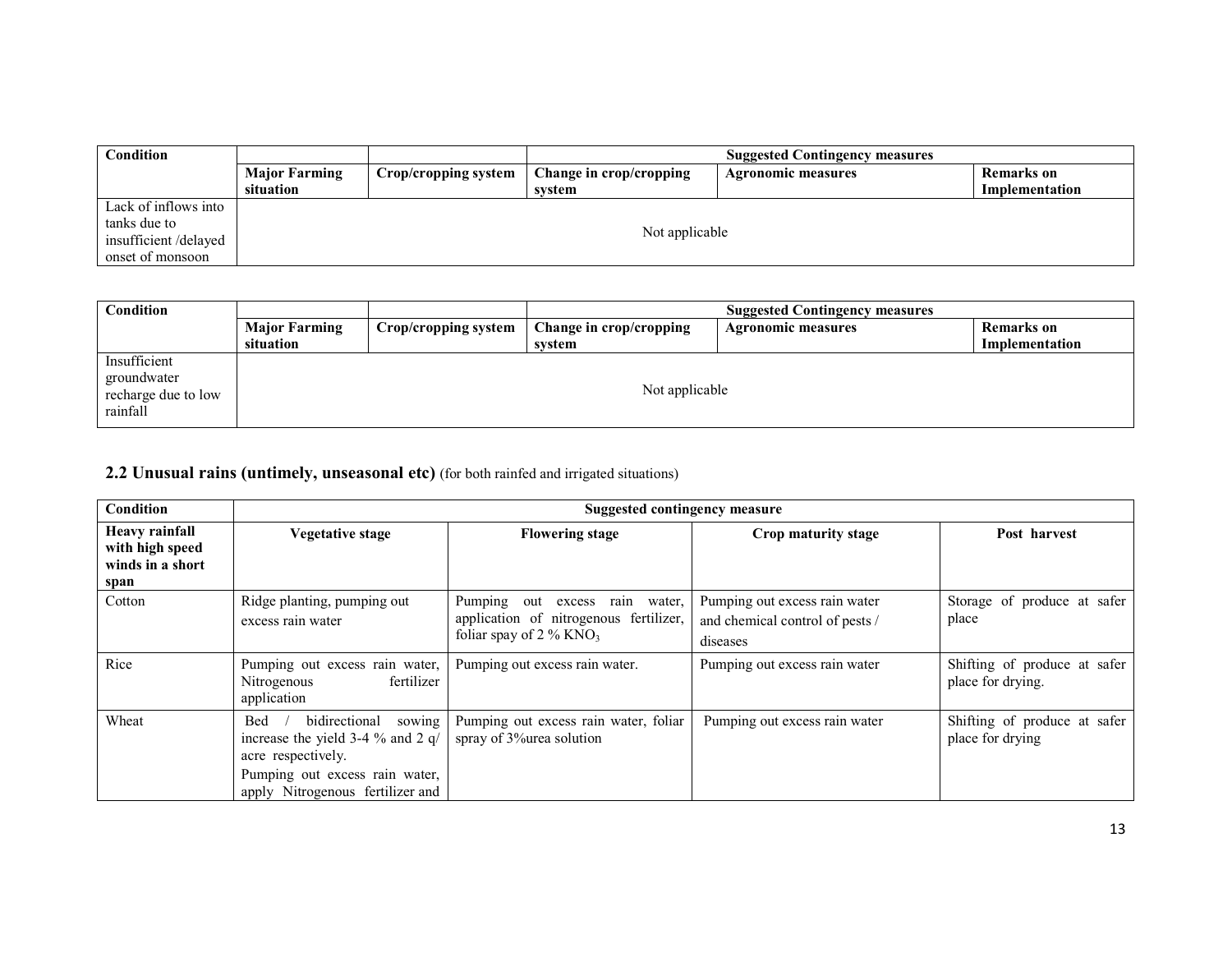|              | Gypsum(100 kg/acre) to check<br>nitrogen & sulphur deficiency,<br>respectively                                                                                                                                                                                                                                                          |                                                                                               |                                                                                                                                                                                                    |                                                                            |
|--------------|-----------------------------------------------------------------------------------------------------------------------------------------------------------------------------------------------------------------------------------------------------------------------------------------------------------------------------------------|-----------------------------------------------------------------------------------------------|----------------------------------------------------------------------------------------------------------------------------------------------------------------------------------------------------|----------------------------------------------------------------------------|
| Horticulture |                                                                                                                                                                                                                                                                                                                                         |                                                                                               |                                                                                                                                                                                                    |                                                                            |
| Citrus       | Cultivation on well drained soils,<br>drainage of excess water,<br>raising of soil surface around the<br>tree trunks, chemical control of<br>foot rot/phytophthora, remove<br>(Give 3 sprays of 50g)<br>streptocyclin + 25 g copper<br>sulphate in 500 L of water one<br>each in October, December and<br>Feburary),<br>broken branches | Drain out excess rain water and prune<br>out broken branches                                  | Drain out excess water.<br>Application of growth regulators to<br>check fruit drop due to water<br>imbalance                                                                                       | Drain out excess water,                                                    |
| Ber          |                                                                                                                                                                                                                                                                                                                                         | Control of powdery mildew (spray<br>karathene /Bayleton@0.5g/liter or<br>sulfur @ 2.5 g/liter | Control of powdery mildew (spray<br>karathene<br>/Bayleton@0.5g/liter<br>$\alpha$<br>sulfur $\omega$ 2.5 g/liter                                                                                   | Shiftng and storage of rainy<br>season harvested fruits at<br>proper place |
| Guava        | Drainage of excess water,<br>raising of soil surface around the<br>tree trunks                                                                                                                                                                                                                                                          | Drain out excess rain water                                                                   |                                                                                                                                                                                                    | Shifting<br>storage of<br>and<br>harvested fruits at proper<br>place       |
| Potato       | Manual weed control, earthing up<br>and apply second dose of<br>nitrogen Drainage of excess<br>water                                                                                                                                                                                                                                    |                                                                                               | Drain out excess water, spray Ridomil @ 500g/ acre to check late blight                                                                                                                            |                                                                            |
| Chilli       |                                                                                                                                                                                                                                                                                                                                         | Pumping out of excess rain water to<br>check wilt                                             | Spray Blitox $\omega$ 5 g/ l water to<br>check rottening of fruit                                                                                                                                  | Keep in dry place                                                          |
| Cucurbits    |                                                                                                                                                                                                                                                                                                                                         | Spray Indofil M 45 $\omega$ 3 g/l water<br>against downy mildew                               | Spray Blitox $@$ 5 $g$ / 1 water to check<br>rottening of fruit. Also destroy the<br>infested fruits and spray the crop with<br>Endosulfan @ 8 ml/l or Sevin @ 5 g/l<br>water to control fruit fly |                                                                            |
|              | Outbreak of pests and diseases due to unseasonal rains                                                                                                                                                                                                                                                                                  |                                                                                               |                                                                                                                                                                                                    |                                                                            |
| Cotton       | Spray Larwin@250g Or Ekalux                                                                                                                                                                                                                                                                                                             | 1. Insect/Pests: Spray Imedachloprid 40 ml/ Pride20ml/acre for Jassid;                        |                                                                                                                                                                                                    | Storage of produce in dry                                                  |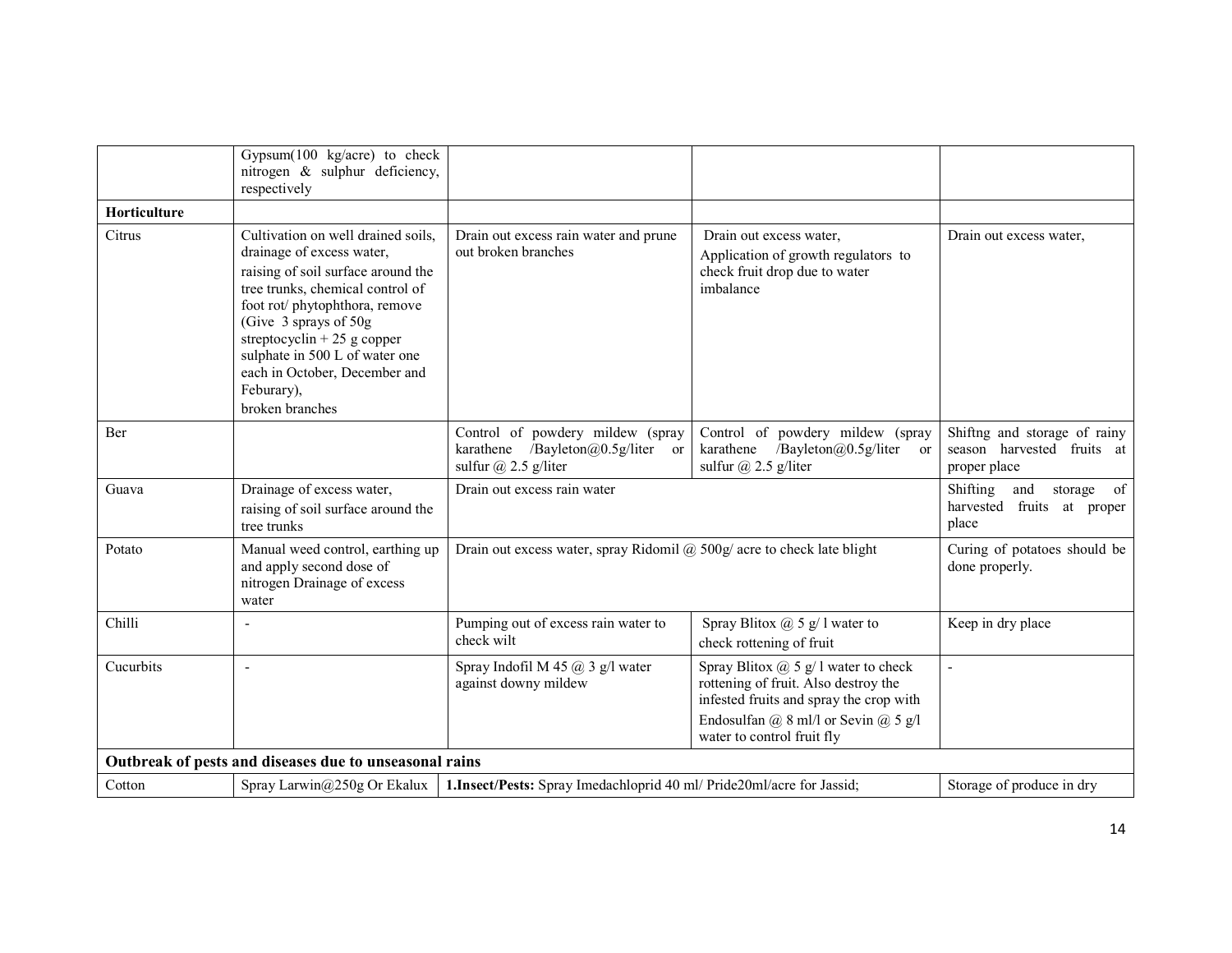|              | 800ml/acre to check Mealy bug                                                                                                                                                        | Hostathion 600 ml/acreagainst white fly;Larwin@250gOr Ekalux 800ml/acre to<br>check Mealy bug; synthetic pyrithoids/Carbamate insecticides against Pink/<br>spotted /American(small size) boll worm ; Organophosphate/Naturalite/<br>oxaddiazine against American(big size) boll worm and Carbamate/<br>Organochlorinate/ Organophosphates against Tobacco boll worm.<br><b>2.Diseases:</b> grow LH 144/LH 2076 against Leaf curl;; Cobalt chloride( $COCl2$ ) to<br>check para wilt ,Spray blitox+streptocycline against Bacterial Blight and<br>Blitox/Captan for control of Anthronose, leaf blight and leaf spot. | place                                                                                                                                                                                                 |                                                                                                                                                                                                     |
|--------------|--------------------------------------------------------------------------------------------------------------------------------------------------------------------------------------|-----------------------------------------------------------------------------------------------------------------------------------------------------------------------------------------------------------------------------------------------------------------------------------------------------------------------------------------------------------------------------------------------------------------------------------------------------------------------------------------------------------------------------------------------------------------------------------------------------------------------|-------------------------------------------------------------------------------------------------------------------------------------------------------------------------------------------------------|-----------------------------------------------------------------------------------------------------------------------------------------------------------------------------------------------------|
| Rice         | Spray Nuvacron/Monocil@ 560<br>ml/acre against leaf folder and<br>stem borer.                                                                                                        | 2. Insect/Pests:Spray Nuvacron /Monocil@ 560 ml/acreagainst leaf folder and<br>stem borer; Confidor @40 ml/acre/ Ekalux @ 800 ml/acre against Plant hoppers/<br>Rice ear cutting caterpillar.<br>2. Diseases: Grow PR 120, PR 111 against Bacterial leaf blight (BLB); spray<br>Blitox(500ml)/Tilt (200ml) per acre to control False smut; Spray Tilt @ 200m<br>l/acre against sheath blight , Sheath rot and Bunt diseases.                                                                                                                                                                                          | Storage of produce in dry<br>place                                                                                                                                                                    |                                                                                                                                                                                                     |
| Wheat        | Spray pesticide to control Pink<br>boll worm especially in rice<br>fields.                                                                                                           | Spray Nuvacron @150ml/acre<br>to<br>control sucking pest (Aphid)                                                                                                                                                                                                                                                                                                                                                                                                                                                                                                                                                      | Spray<br>$@150ml/acre$ to<br>Nuvacron<br>control Aphid, Ekalux for Army worm<br>$(Q400 \text{ ml})$ ; Boll worm $(800 \text{ ml})$ per<br>acre and Tilt $@200$ ml/acre to check<br>Karnel bunt&rusts. | Treat the produce meant for<br>seed with 250gmMalathion<br>$dust(5%)$ and<br>disinfest<br>10gunny bags with 5 ml<br>cymbush/10<br>litres<br>water<br>Godowns with 100 ml<br>ythion/10 litres water. |
| Horticulture |                                                                                                                                                                                      |                                                                                                                                                                                                                                                                                                                                                                                                                                                                                                                                                                                                                       |                                                                                                                                                                                                       |                                                                                                                                                                                                     |
| Citrus       | Chemical<br>control<br>of<br>phytophthora<br>foot<br>$\sqrt{2}$<br>rot<br>withRidomil-MZ/ Alliette<br>as per recommendation, Control<br>of sucking pests with systemic<br>pesticides | Chemical control of phytophthora / foot<br>rot with Ridomil-MZ/ Alliette as per<br>recommendation, Control of sucking<br>pests with systemic pesticides                                                                                                                                                                                                                                                                                                                                                                                                                                                               | Chemical control of phytophthora<br>foot rot with Ridomil-MZ/ Alliette as<br>recommendation, Control of<br>per<br>sucking pests with systemic pesticides                                              | of fungicides/<br>Application<br>nutrients<br>check post<br>to<br>harvest losses                                                                                                                    |
| Guava        | Chemical control of sucking<br>pests and diseases like<br>powdery mildew/ anthracnose                                                                                                | Chemical control of sucking pests and<br>diseases<br>like<br>powdery<br>mildew/<br>anthracnose                                                                                                                                                                                                                                                                                                                                                                                                                                                                                                                        | Chemical control of sucking pests and<br>diseases<br>like<br>powdery<br>mildew/<br>anthracnose/<br>hen and chicken disease/shot berry etc.                                                            | Timely harvesting of grapes,<br>storage in proper CFB boxes.                                                                                                                                        |
| Chilli       | $\overline{a}$                                                                                                                                                                       | Pumping out of excess rain water to<br>check wilt                                                                                                                                                                                                                                                                                                                                                                                                                                                                                                                                                                     | Spray Blitox $(a)$ 5 g/ 1 water to<br>check rottening of fruit                                                                                                                                        | Keep in dry place                                                                                                                                                                                   |
| Cucurbits    |                                                                                                                                                                                      | Spray Indofil M 45 @ 3 g/l water                                                                                                                                                                                                                                                                                                                                                                                                                                                                                                                                                                                      | Spray Blitox $(a)$ 5 g/ 1 water to                                                                                                                                                                    |                                                                                                                                                                                                     |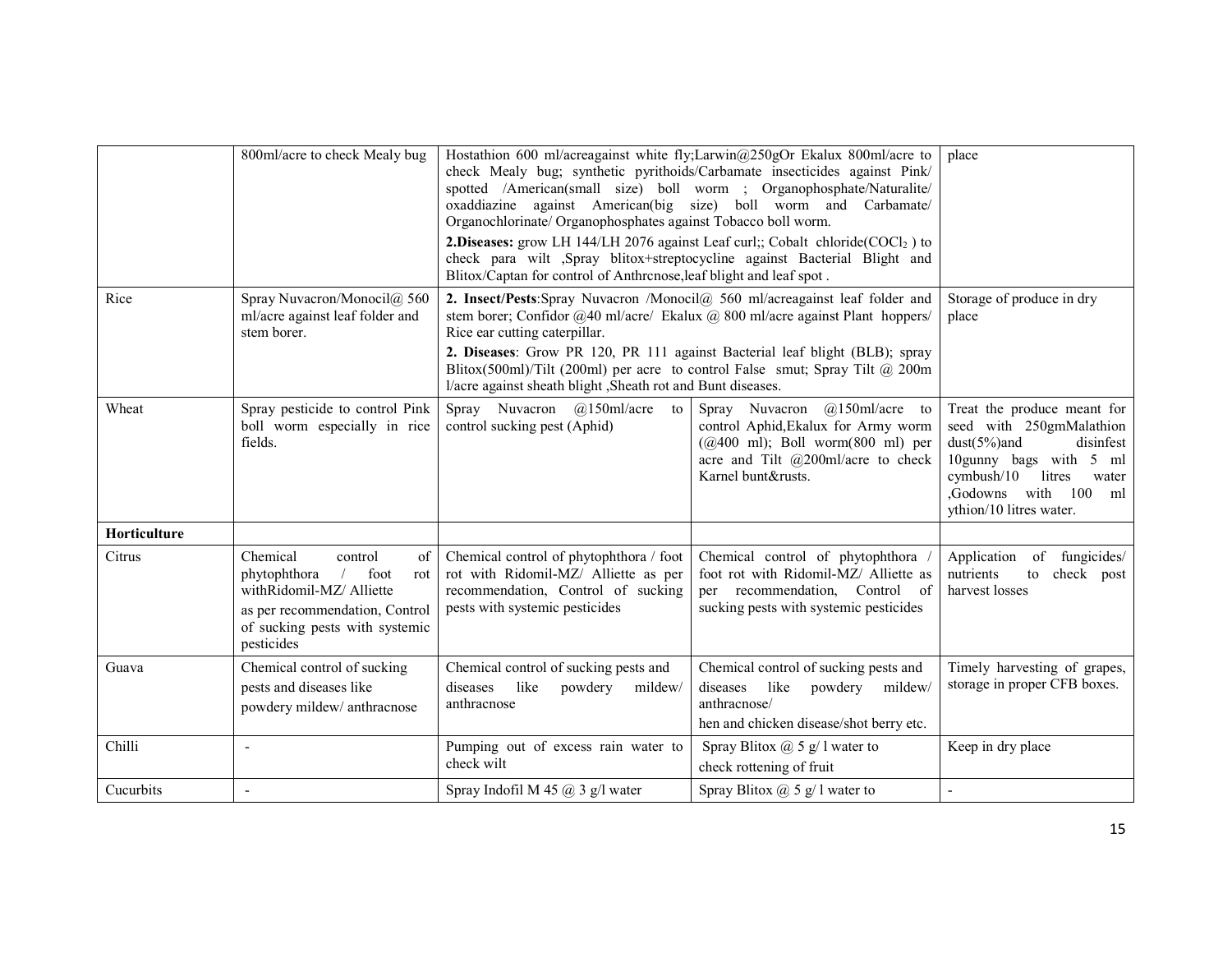|  | against downy mildew | check rottening of fruit.                                        |  |
|--|----------------------|------------------------------------------------------------------|--|
|  |                      | Also destroy the infested fruits                                 |  |
|  |                      | and spray the crop with                                          |  |
|  |                      | Endosulfan $\omega$ 8 ml/l or Sevin                              |  |
|  |                      | $\mathcal{P}$ ( $\mathcal{Q}$ ) 5 g/l water to control fruit fly |  |

#### 2.3 Floods: NA

# 2.4 Extreme events: Heat wave / Cold wave/Frost/ Hailstorm /Cyclone

| <b>Extreme</b>      | <b>Suggested contingency measure</b>                                                                                                                       |                                                                                                                                                                                                  |                                     |            |  |
|---------------------|------------------------------------------------------------------------------------------------------------------------------------------------------------|--------------------------------------------------------------------------------------------------------------------------------------------------------------------------------------------------|-------------------------------------|------------|--|
| event type          | Seedling / nursery stage                                                                                                                                   | <b>Vegetative stage</b>                                                                                                                                                                          | <b>Reproductive stage</b>           | At harvest |  |
| <b>Heat Wave</b>    |                                                                                                                                                            |                                                                                                                                                                                                  |                                     |            |  |
| Cotton              | Heavy rauni (psi) with canal water, planting of<br>crop on eastern side Of N-S ridge, gap filling<br>and light irrigation                                  | Apply light irrigation                                                                                                                                                                           | <b>NA</b>                           | NA         |  |
| Rice                | Correct Iron deficiency with 0.5 per cent<br>iron sulphate spray, light and frequent<br>irrigation                                                         | Pounding of water for fifteen days after transplanting<br>to check iron deficiency and for crop establishment                                                                                    | NA                                  | <b>NA</b>  |  |
| Wheat               | <b>NA</b>                                                                                                                                                  | NA                                                                                                                                                                                               | Apply light irrigation              | NA         |  |
| <b>Horticulture</b> |                                                                                                                                                            |                                                                                                                                                                                                  |                                     |            |  |
| Citrus              | Light and frequent irrigation and shelter from<br>western side to check sun scald and burning<br>injury, application of white wash paint on<br>main stems, | Apply light and frequent irrigation to check Dropping of flowers and fruit with<br>growth regulator like 20 ppm 2-4-D/ durin end March end April, mid August and mid<br>September and 20 ppm GA. |                                     | NA         |  |
| Cucurbit            | Frequent irrigation and shelter from western<br>side to check burning of crops                                                                             | Apply frequent irrigation to check Drooping of flowers and drawing of pollens.                                                                                                                   |                                     | <b>NA</b>  |  |
| Chilli              | Mulching and frequent irrigation                                                                                                                           | Mulching and frequent irrigation                                                                                                                                                                 | Mulching and frequent<br>irrigation | NA         |  |
| Cold wave           |                                                                                                                                                            |                                                                                                                                                                                                  |                                     |            |  |
| <b>Field Crops</b>  |                                                                                                                                                            | N A                                                                                                                                                                                              |                                     |            |  |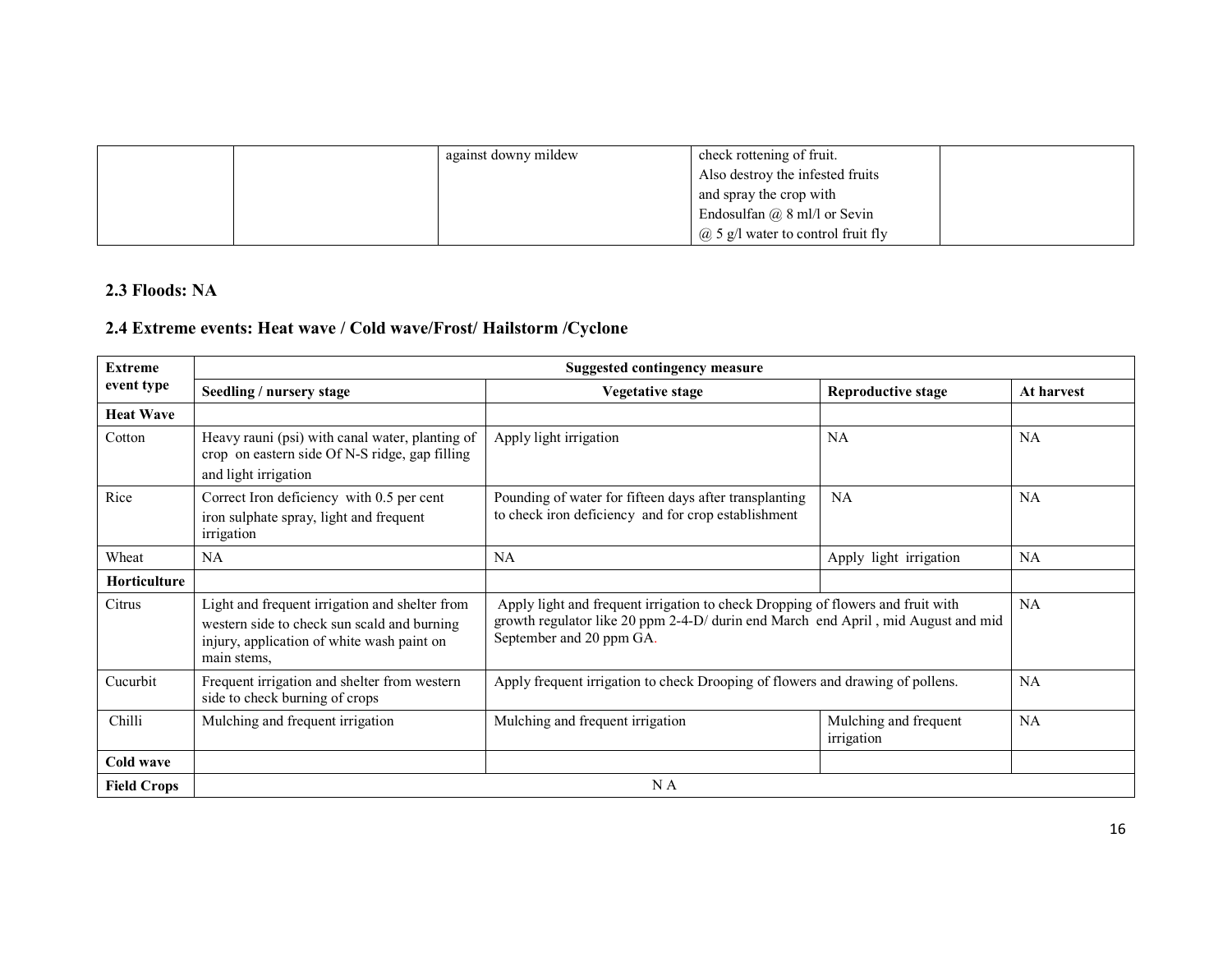| <b>Horticulture</b> |                                                                                                                       |                                                                                                                                    |             |                          |
|---------------------|-----------------------------------------------------------------------------------------------------------------------|------------------------------------------------------------------------------------------------------------------------------------|-------------|--------------------------|
| Citrus              | Apply light and frequent irrigation, protect the<br>plants by providing shelter from North-West<br>direction, smoking | Apply light and frequent irrigation, protect the plants by providing shelter from<br>North-West direction, smoking                 |             | NA                       |
| Sweet pepper        | Provide shelter with sarkanda or cover crop<br>with polythene in low tunnel                                           |                                                                                                                                    |             |                          |
| Tomato              | Provide shelter with sarkanda or cover crop<br>with polythene in low tunnel                                           |                                                                                                                                    |             |                          |
| Frost               |                                                                                                                       |                                                                                                                                    |             |                          |
| Wheat               |                                                                                                                       | Apply light irrigation                                                                                                             |             |                          |
| Horticulture        |                                                                                                                       |                                                                                                                                    |             |                          |
| Citrus              | New plantation, and cover the plants with<br>grass or sarkanda etc                                                    | Installation of wind breaks, smoking etc.                                                                                          |             | <b>NA</b>                |
| Potato              |                                                                                                                       | Apply light irrigation or use sprinkler irrigation mid night                                                                       |             | $\overline{\phantom{a}}$ |
| Capsicum            | Apply light irrigation or cover the crop with<br>Polythene, sarkanda.                                                 |                                                                                                                                    |             | $\overline{\phantom{a}}$ |
| <b>Hailstorm</b>    |                                                                                                                       |                                                                                                                                    |             |                          |
| Cotton              | Re-sowing                                                                                                             | Not curable                                                                                                                        | Not curable | ٠                        |
| Rice                | Re-transplanting                                                                                                      | Not curable                                                                                                                        | Not curable |                          |
| Wheat               | Re-sowing                                                                                                             | Not curable                                                                                                                        | Not curable | $\overline{\phantom{a}}$ |
| Horticulture        |                                                                                                                       |                                                                                                                                    |             |                          |
| Citrus              | Protection of nursery with sarkanda etc/<br>growing of nursery under protected structures.                            | Removal of broken limbs Apply light irrigation and spray fungicide to check fungal<br>infection with blitox, Bordeaux mixture etc. |             | NA                       |
| Cucurbit            | Re sowing or re-transplanting                                                                                         | Apply light irrigation and sprays fungicide                                                                                        |             | ٠                        |
| Tomato              | Re sowing or re-transplanting                                                                                         | Apply light irrigation and sprays fungicide                                                                                        |             |                          |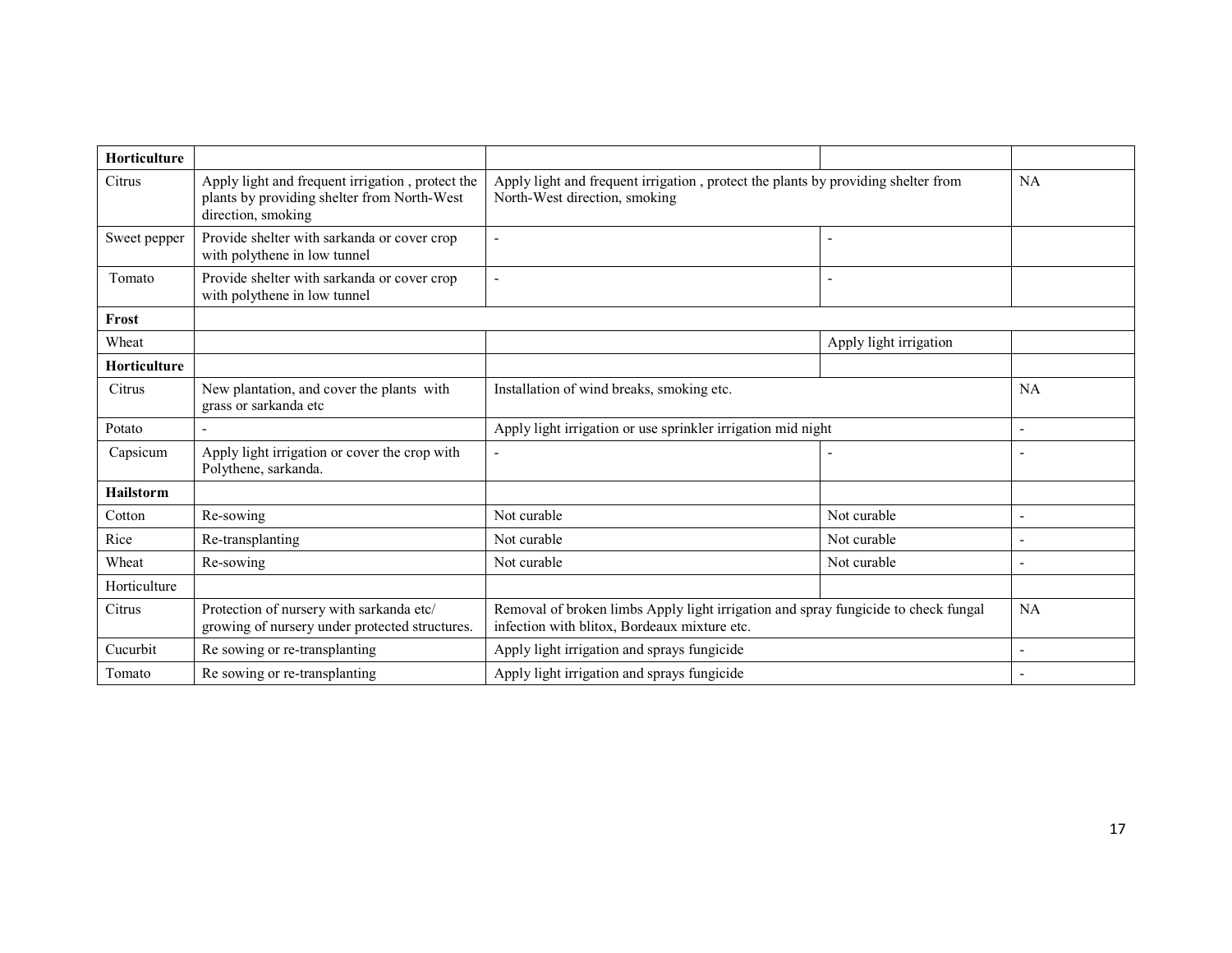## 2.5 Contingent strategies for Livestock, Poultry & Fisheries

## 2.5.1 Livestock

|                                        |                                                                                                                                                                                                                                                                                                                                                                                                                                                                                                                                                                                                                                                                                                                                                                                                                                             | <b>Suggested contingency measures</b>                                                                                                                                                                                                                                                                                                                                                                                                                                                                                                                                                                                                                                                                                                          |                                                                                                                                                                                                                                                                                                                                                                                                                                                                                                                             |  |  |
|----------------------------------------|---------------------------------------------------------------------------------------------------------------------------------------------------------------------------------------------------------------------------------------------------------------------------------------------------------------------------------------------------------------------------------------------------------------------------------------------------------------------------------------------------------------------------------------------------------------------------------------------------------------------------------------------------------------------------------------------------------------------------------------------------------------------------------------------------------------------------------------------|------------------------------------------------------------------------------------------------------------------------------------------------------------------------------------------------------------------------------------------------------------------------------------------------------------------------------------------------------------------------------------------------------------------------------------------------------------------------------------------------------------------------------------------------------------------------------------------------------------------------------------------------------------------------------------------------------------------------------------------------|-----------------------------------------------------------------------------------------------------------------------------------------------------------------------------------------------------------------------------------------------------------------------------------------------------------------------------------------------------------------------------------------------------------------------------------------------------------------------------------------------------------------------------|--|--|
|                                        | <b>Before the event</b>                                                                                                                                                                                                                                                                                                                                                                                                                                                                                                                                                                                                                                                                                                                                                                                                                     | During the event                                                                                                                                                                                                                                                                                                                                                                                                                                                                                                                                                                                                                                                                                                                               | After the event                                                                                                                                                                                                                                                                                                                                                                                                                                                                                                             |  |  |
| <b>Drought</b>                         |                                                                                                                                                                                                                                                                                                                                                                                                                                                                                                                                                                                                                                                                                                                                                                                                                                             |                                                                                                                                                                                                                                                                                                                                                                                                                                                                                                                                                                                                                                                                                                                                                |                                                                                                                                                                                                                                                                                                                                                                                                                                                                                                                             |  |  |
| <b>Feed and fodder</b><br>availability | As the district is occasionally prone to drought the<br>following measures to be taken to ameliorate the fodder<br>deficiency<br>Avoid burning of wheat/paddy straw<br>Establishment of fodder bank at village level with available dry<br>fodder (paddy/wheat straw)<br>Increase area under perennial fodder cultivation with high<br>yielding Hybrid Napier varieties.<br>Conservation of maize green fodder as silage<br>Sowing of cereals (Sorghum/Bajra) and leguminous crops<br>(Lucerne, Berseem, Horse gram, Cowpea) during North-East<br>monsoon under dry land system for fodder production<br>Encourage fodder production with Maize, Jowar, Bajra,<br>Cowpea, Makkchari, Barseem, Jawi, Rayi grass,<br>Lucerne and Japense grass<br>Processing $&$ storage of feed/fodder and roughages in the<br>form of complete feed/blocks. | of<br>Harvest<br>and<br><b>biomass</b><br>dried<br>up crops<br>use<br>(paddy/wheat/barley/maize/mungbean etc.,)<br>material as<br>fodder<br>Utilizing fodder from fodder bank reserves.<br>Utilizing stored silage/hay.<br>Transporting complete feed/fodder and dry roughages<br>to the affected areas.<br>Concentrate ingredients such as Grains, brans, chunnies<br>& oilseed cakes, low grade grains etc. unfit for human<br>consumption should be procured from Govt. Godowns<br>for feeding as supplement for high productive animals<br>during drought<br>Continuous supplementation of mineral mixture<br>to<br>prevent infertility.<br>Encourage mixing available kitchen waste with dry<br>fodder while feeding to the milch animals | Training/educating farmers for<br>feed & fodder storage.<br>Maintenance / repair of silo pits<br>and feed/fodder stores.<br>Encourage progressive farmers to<br>grow multi cut fodder crops of<br>sorghum/bajra/maize(UP chari,<br>MP chari, HC-136, HD-2, GAINT<br>BAJRA, L-74, K-677,<br>Ananad/African Tall etc.,<br>Supply of quality fodder seed<br>cut sorghum/bajra/maize<br>(multi<br>and fodder slips of<br>varieties)<br>Napier, guinea grass well before<br>monsoon<br>Replenish the feed and<br>fodder<br>banks |  |  |
| <b>Drinking</b> water                  | Adopt various water conservation methods at village<br>level to improve the ground water level for adequate                                                                                                                                                                                                                                                                                                                                                                                                                                                                                                                                                                                                                                                                                                                                 | Adequate supply of drinking water.<br>Restrict wallowing of animals in water                                                                                                                                                                                                                                                                                                                                                                                                                                                                                                                                                                                                                                                                   | Watershed<br>management<br>practices shall be promoted to                                                                                                                                                                                                                                                                                                                                                                                                                                                                   |  |  |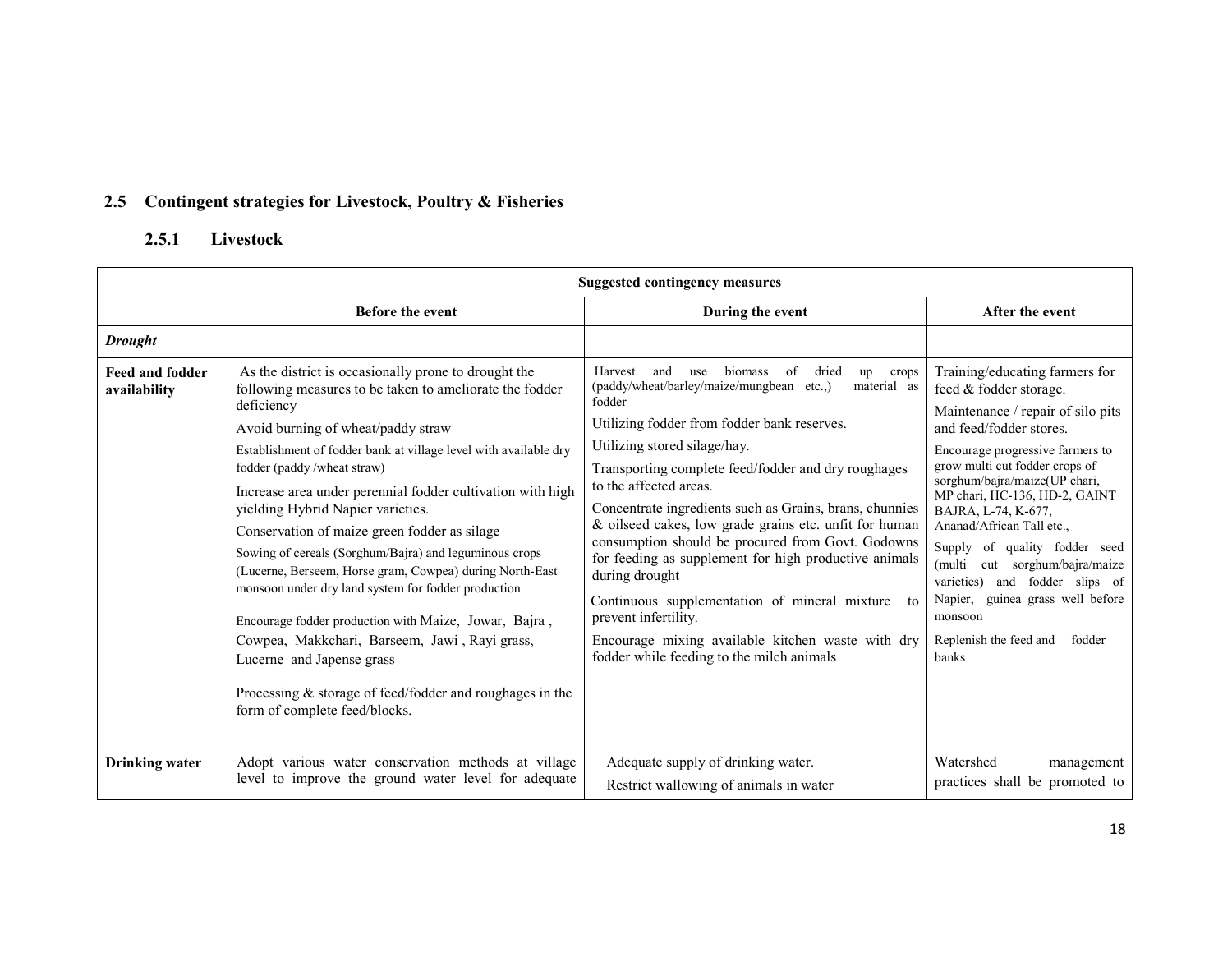| <b>Health</b> and<br>disease<br>management | water supply.<br>Identification of water resources<br>Desilting of ponds<br>Rain water harvesting and create water bodies/watering<br>points (when water is scarce use only as drinking water<br>for animals)<br>Construction of drinking water tanks in herding<br>places/village junctions/relief camp locations<br>Community drinking water trough can be arranged in<br>shandies /community grazing areas<br>Procure and stock emergency medicines and<br>vaccines<br>for important endemic diseases of the area<br>All the stock must be immunized for endemic diseases<br>of the area<br>Surveillance and disease monitoring network to be<br>established at Joint Director (Animal Husbandry) office<br>in the district<br>Adequate refreshment training on draught management<br>to be given to VAS, Jr.VAS, LI with regard to health & | bodies/resources<br>Add alum in stagnated water bodies<br>Carryout deworming to all animals entering into relief<br>camps<br>Identification and quarantine of sick animals<br>Constitution of Rapid Action Veterinary Force<br>Performing ring vaccination (8 km radius) in case of<br>any outbreak<br>Restricting movement of livestock in case of any<br>epidemic | conserve the rainwater. Bleach<br>$(0.1\%)$ drinking water / water<br>sources<br>Provide clean drinking water<br>Keep close surveillance on<br>disease outbreak.<br>Undertake the vaccination<br>depending on need<br>Keep the animal houses clean<br>and spray disinfectants Farmers<br>should be advised to breed their<br>milch animals during July-<br>September so that the peak milk |
|--------------------------------------------|-------------------------------------------------------------------------------------------------------------------------------------------------------------------------------------------------------------------------------------------------------------------------------------------------------------------------------------------------------------------------------------------------------------------------------------------------------------------------------------------------------------------------------------------------------------------------------------------------------------------------------------------------------------------------------------------------------------------------------------------------------------------------------------------------------------------------------------------------|---------------------------------------------------------------------------------------------------------------------------------------------------------------------------------------------------------------------------------------------------------------------------------------------------------------------------------------------------------------------|--------------------------------------------------------------------------------------------------------------------------------------------------------------------------------------------------------------------------------------------------------------------------------------------------------------------------------------------------------------------------------------------|
|                                            | management measures<br>Procure and stock multivitamins & area specific mineral<br>mixture                                                                                                                                                                                                                                                                                                                                                                                                                                                                                                                                                                                                                                                                                                                                                       | Tick control measures be undertaken to prevent tick<br>borne diseases in animals<br>Rescue of sick and injured animals and their treatment<br>Organize with community, daily lifting of dung from<br>relief camps                                                                                                                                                   | production does not coincide<br>with mid summer                                                                                                                                                                                                                                                                                                                                            |
| <b>Floods</b>                              |                                                                                                                                                                                                                                                                                                                                                                                                                                                                                                                                                                                                                                                                                                                                                                                                                                                 |                                                                                                                                                                                                                                                                                                                                                                     |                                                                                                                                                                                                                                                                                                                                                                                            |
| <b>Feed and fodder</b><br>availability     | In case of early forewarning (EFW), harvest all the crops<br>(paddy/wheat/barley/maize/mungbean etc.) that can be useful<br>as feed/fodder in future (store properly)                                                                                                                                                                                                                                                                                                                                                                                                                                                                                                                                                                                                                                                                           | Transportation of animals to elevated areas<br>Proper hygiene and sanitation of the animal shed<br>In severe storms, un-tether or let loose the animals                                                                                                                                                                                                             | Repair of animal shed<br>Bring back the animals to the<br>shed                                                                                                                                                                                                                                                                                                                             |
|                                            | Keeping sufficient of dry fodder to transport to the flood                                                                                                                                                                                                                                                                                                                                                                                                                                                                                                                                                                                                                                                                                                                                                                                      | Use of unconventional and locally available cheap feed                                                                                                                                                                                                                                                                                                              | Cleaning and disinfection of the                                                                                                                                                                                                                                                                                                                                                           |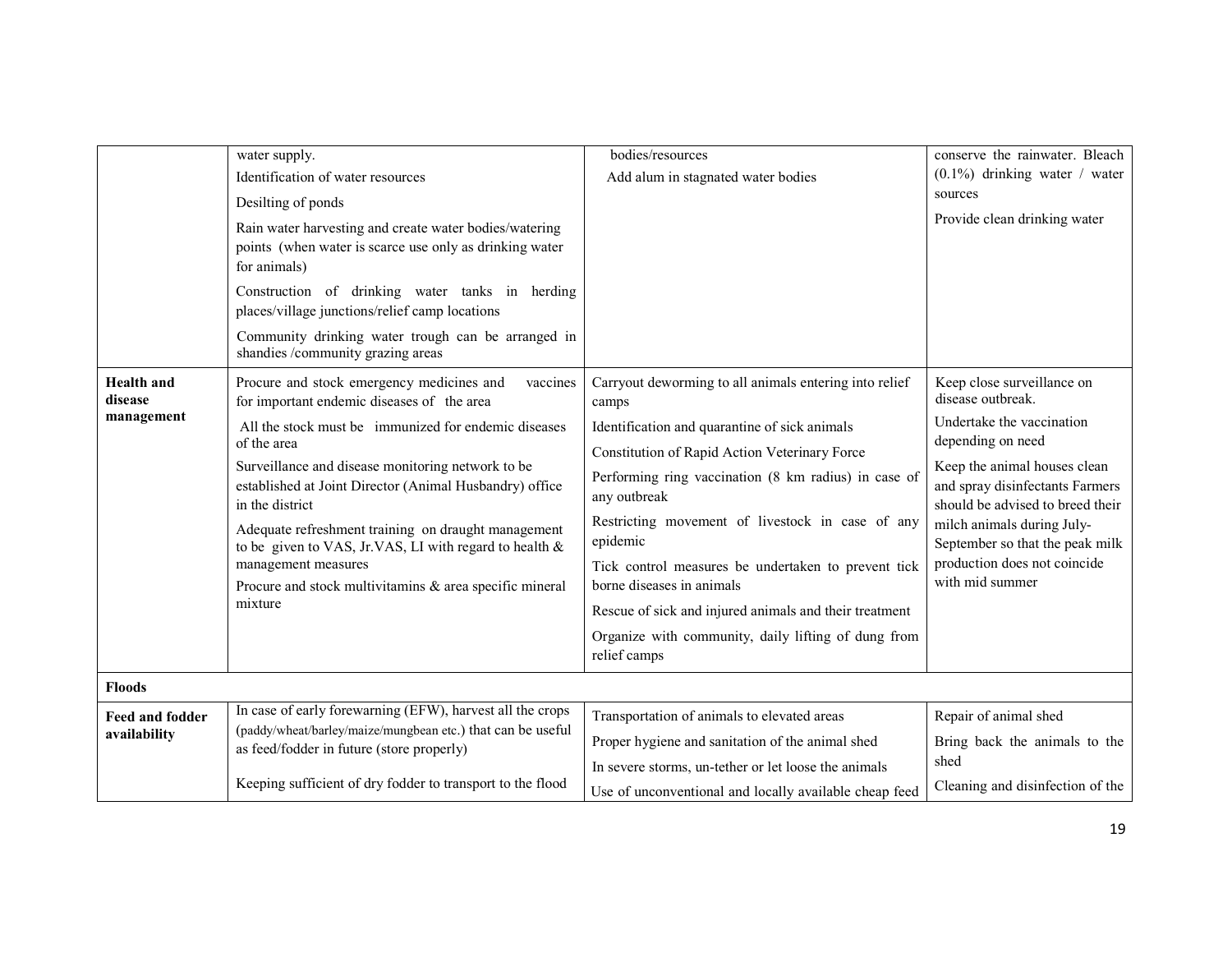|                  | affected villages                                                                                                                                                 | ingredients for feeding of livestock.                                                                                                                         | shed                                                                                                                                                                                |
|------------------|-------------------------------------------------------------------------------------------------------------------------------------------------------------------|---------------------------------------------------------------------------------------------------------------------------------------------------------------|-------------------------------------------------------------------------------------------------------------------------------------------------------------------------------------|
|                  | Don't allow the animals for grazing if severe floods are<br>forewarned                                                                                            | Avoid soaked and mould infected feeds / fodders to<br>livestock                                                                                               | Bleach $(0.1\%)$ drinking water /<br>water sources                                                                                                                                  |
|                  | Keep stock of bleaching powder and lime<br>Carry out Butax spray for control of external parasites<br>Identify the Clinical staff and trained paravets and indent | Emergency outlet establishment for required medicines<br>or feed in each village<br>Spraying of fly repellants in animal sheds                                | Encouraging farmers to<br>cultivate<br>short-term fodder crops like<br>sunhemp, Lucerne, berseem,                                                                                   |
|                  | for their services as per schedules                                                                                                                               |                                                                                                                                                               | maize etc.,.                                                                                                                                                                        |
|                  | Identify the volunteers who can serve in need of<br>emergency                                                                                                     |                                                                                                                                                               | Deworming<br>with<br>broad<br>spectrum dewormers                                                                                                                                    |
|                  | Arrangement for transportation of animals from low<br>lying area to safer places and also for rescue animal<br>health workers to get involve in rescue operations |                                                                                                                                                               | Proper disposable of the dead<br>animals / carcasses by burning /<br>deep burying (4-8 feet) with<br>lime powder (1kg for small<br>ruminants and 5kg for large<br>ruminants) in pit |
|                  |                                                                                                                                                                   |                                                                                                                                                               | Drying the harvested crop<br>material and proper storage for<br>use as fodder.                                                                                                      |
| Cyclone          |                                                                                                                                                                   | Not applicable                                                                                                                                                |                                                                                                                                                                                     |
| <b>Cold wave</b> | Covering all the wire meshed walls / open area with gunny<br>bags/ polyethylene sheets (with a mechanism for lifting during                                       | Allow for late grazing between 10AM to 3PM during cold<br>waves                                                                                               | Feed the animals as per routine<br>schedule                                                                                                                                         |
|                  | the day time and putting down during night time)                                                                                                                  | Add 25-50 ml of edible oil in concentrates and fed to the<br>animal during cold waves                                                                         | Allow the animals for grazing<br>(normal timings)                                                                                                                                   |
|                  |                                                                                                                                                                   | In severe cases, put on the heaters at night times                                                                                                            |                                                                                                                                                                                     |
|                  |                                                                                                                                                                   | Apply / sprinkle lime powder in the animal shed during cold<br>waves to neutralize ammonia accumulation                                                       |                                                                                                                                                                                     |
| <b>Heat wave</b> | Arrangement for protection from heat wave<br>Plantation around the shed<br>$\overline{1}$<br>$H2O$ sprinklers / foggers in the shed<br>$\overline{11}$            | Allow the animals early in the morning or late in the evening<br>for grazing during heat waves<br>Feed green fodder/silage / concentrates during day time and | Feed the animals as per routine<br>schedule<br>Allow the animals for grazing                                                                                                        |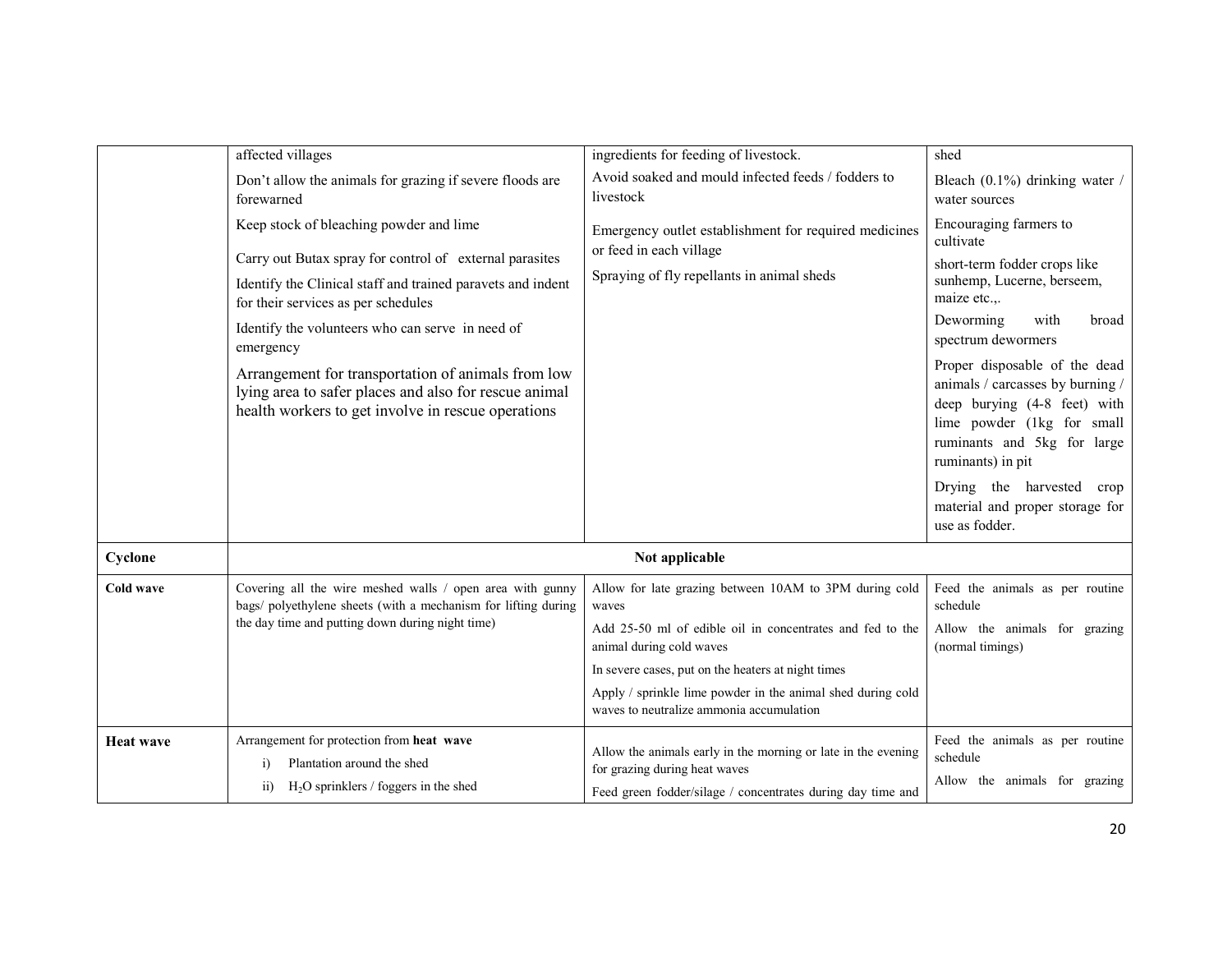|           | <b>iii)</b> Application of white reflector paint on the roof                               | roughages / hay during night time in case of heat waves                                                   | (normal timings)                                                                                                     |
|-----------|--------------------------------------------------------------------------------------------|-----------------------------------------------------------------------------------------------------------|----------------------------------------------------------------------------------------------------------------------|
|           | Thatched sheds should be provided as a shelter to<br>iv)<br>animal to minimize heat stress | Put on the foggers / sprinkerlers/fans during heat weaves in<br>case of high yielders (Jersey/HF crosses) |                                                                                                                      |
|           |                                                                                            | In severe cases, vitamin 'C' and electrolytes should be added<br>in $H2O$ during heat waves.              |                                                                                                                      |
| Insurance | Encouraging insurance of livestock                                                         | Listing out the details of the dead animals                                                               | Submission for insurance claim and<br>availing insurance benefit<br>Purchase<br>productive<br>- of<br>new<br>animals |

## 2.5.2 Poultry

|                                         | <b>Suggested contingency measures</b>                                                        |                                                                                                                              |                                                                                                                                | Convergence/<br>linkages with<br>ongoing programs,<br>if any |
|-----------------------------------------|----------------------------------------------------------------------------------------------|------------------------------------------------------------------------------------------------------------------------------|--------------------------------------------------------------------------------------------------------------------------------|--------------------------------------------------------------|
|                                         | <b>Before the event</b>                                                                      | During the event                                                                                                             | After the event                                                                                                                |                                                              |
| <b>Drought</b>                          |                                                                                              |                                                                                                                              |                                                                                                                                |                                                              |
| <b>Shortage of feed</b><br>ingredients  | Storing of house hold grain like maize, broken<br>rice, barley etc.<br>Culling of weak birds | Supplementation for productive birds with house<br>hold grain<br>Supplementation of shell grit (calcium) for laying<br>birds | Supplementation to<br>all the<br>birds                                                                                         |                                                              |
| <b>Drinking water</b>                   | Rain water harvesting                                                                        | Sanitation of drinking water                                                                                                 | Give sufficient water as per the<br>bird's requirement                                                                         |                                                              |
| <b>Health and disease</b><br>management | Culling of sick birds.<br>Deworming and vaccination against RD and fowl<br>pox               | Vit. A, D, E, K and B-complex<br>Mixing of<br>including vit C in drinking water                                              | Hygienic and<br>sanitation of<br>poultry house<br>Disposal of dead birds by<br>burying with line<br>burning /<br>powder in pit |                                                              |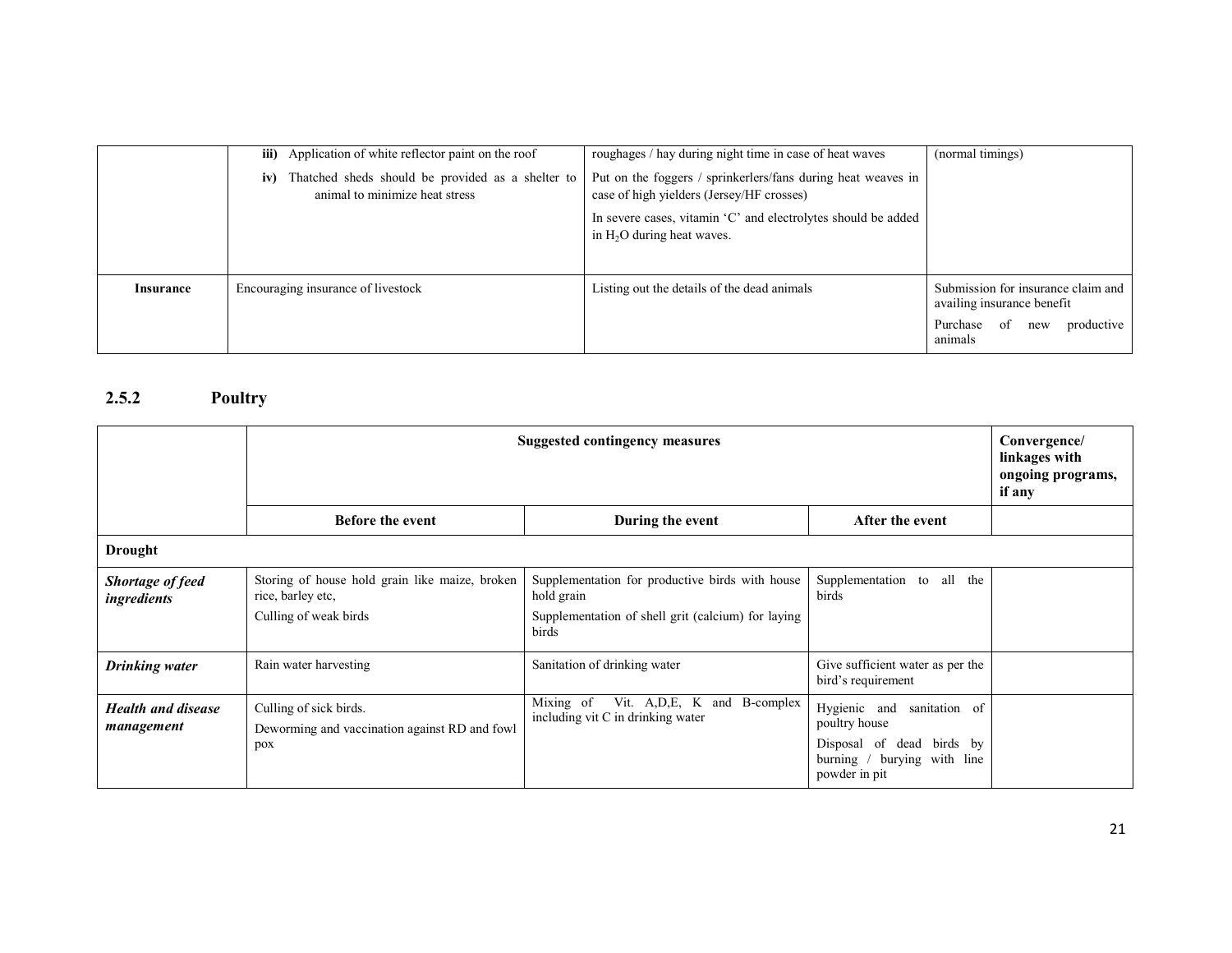| <b>Floods</b>                           |                                                                                                                                               |                                                                                                                                                                                                                      |                                                                                                                                                                                                                     |  |
|-----------------------------------------|-----------------------------------------------------------------------------------------------------------------------------------------------|----------------------------------------------------------------------------------------------------------------------------------------------------------------------------------------------------------------------|---------------------------------------------------------------------------------------------------------------------------------------------------------------------------------------------------------------------|--|
| Shortage of feed<br>ingredients         | In case of EFW, shift the birds to safer place<br>Storing of house hold grain like maize, broken<br>rice, bajra etc,<br>Culling of weak birds | Use stored feed as supplement<br>Don't allow for scavenging                                                                                                                                                          | Routine practices are followed                                                                                                                                                                                      |  |
| <b>Drinking water</b>                   | Provide clean drinking water                                                                                                                  | Sanitation of drinking water                                                                                                                                                                                         | Sanitation of drinking water                                                                                                                                                                                        |  |
| <b>Health and disease</b><br>management | In case of EFW, add antibiotic powder in<br>drinking water to prevent any disease outbreak                                                    | Sanitation of poultry house<br>Treatment of affected birds<br>Prevent water logging surrounding the sheds<br>Assure supply of electricity<br>Sprinkle lime powder to prevent ammonia<br>accumulation due to dampness | Disposal of dead birds by<br>burning / burying with line<br>powder in pit<br>Disposal of poultry manure to<br>prevent protozoal problem<br>Supplementation<br>of<br>coccidiostats in feed<br>Vaccination against RD |  |
| Cyclone                                 | Not a cyclone prone district.                                                                                                                 |                                                                                                                                                                                                                      |                                                                                                                                                                                                                     |  |
| Heat wave and cold wave                 |                                                                                                                                               |                                                                                                                                                                                                                      |                                                                                                                                                                                                                     |  |
| Shelter/environment<br>management       | Heat wave: Provision of proper shelter with good<br>ventilation                                                                               | In severe cases, foggers/water sprinklers/wetting<br>of hanged gunny bags should be arranged<br>Don't allow for scavenging during mid day                                                                            | Routine practices are followed                                                                                                                                                                                      |  |
|                                         | Cold wave: Provision of proper shelter<br>Arrangement for brooding<br>Assure supply of continuous electricity                                 | Close all openings with polythene sheets<br>In severe cases, arrange heaters<br>Don't allow for scavenging during early morning<br>and late evening                                                                  | Routine practices are followed                                                                                                                                                                                      |  |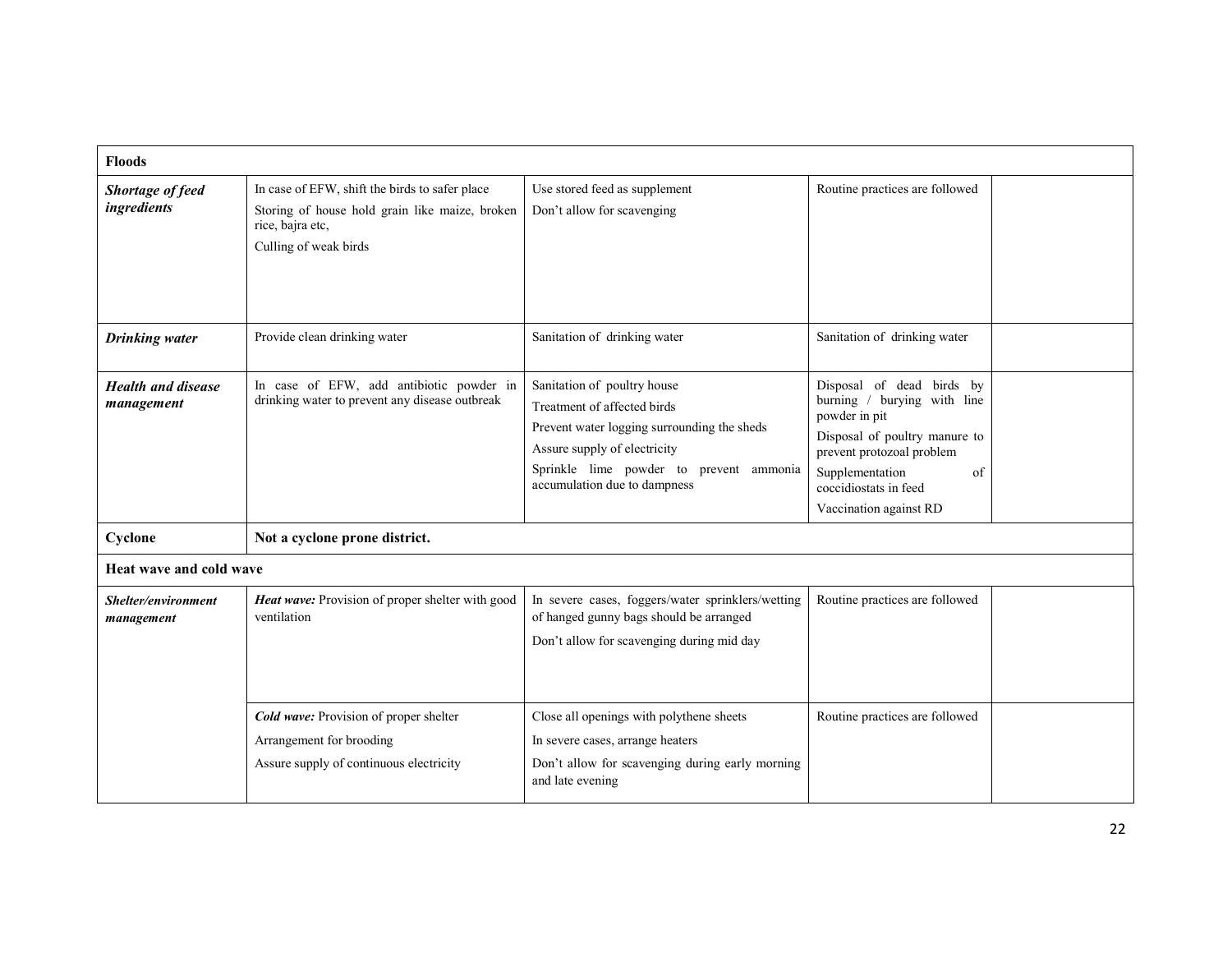| <b>Health</b><br>management | and | <i>disease</i> Deworming and vaccination against RD and fowl   Supplementation of house hold grain<br>pox | Provide cool and clean drinking water with<br>electrolytes and vit. C<br>In hot summer, add anti-stress probiotics in<br>drinking water or feed | Routine practices are followed |  |
|-----------------------------|-----|-----------------------------------------------------------------------------------------------------------|-------------------------------------------------------------------------------------------------------------------------------------------------|--------------------------------|--|

#### 2.5.3. Fisheries/ Aquaculture

| <b>Suggested Contingency measures</b>       |                                    |                                          |                                 |
|---------------------------------------------|------------------------------------|------------------------------------------|---------------------------------|
|                                             | <b>Before the event</b>            | During the event                         | After the event                 |
| 1. Drought                                  |                                    |                                          |                                 |
| A. Capture                                  |                                    |                                          |                                 |
| <b>Marine</b>                               |                                    |                                          |                                 |
| <b>Inland</b>                               |                                    |                                          |                                 |
| (i) Shallow water depth due to insufficient | I) Critical analysis of long range | i) Use stored water.                     | i) Need based monitoring        |
| rains/inflow                                | forecast data.                     | ii) Use surface water flow.              | through research plan.          |
|                                             | ii) Storage of water.              | iii) Divert water from unutilized areas. | ii) Intensive afforestation     |
|                                             | iii) Afforestation program.        | iv) Utilize canal water.                 | program.                        |
|                                             | iv) Conservation of rivers/ponds.  | v) Aeration of water in                  | iii) Augmentation of surface    |
|                                             | v) Re-excavation of local          | ponds/reservoirs.                        | water flow.                     |
|                                             | canals/village ponds.              |                                          | iv) Strengthening of water      |
|                                             |                                    |                                          | sources.                        |
|                                             |                                    |                                          | v) Rain water harvesting.       |
|                                             |                                    |                                          | vi) Compensation claims.        |
|                                             |                                    |                                          | vii) Prepare vulnerability map. |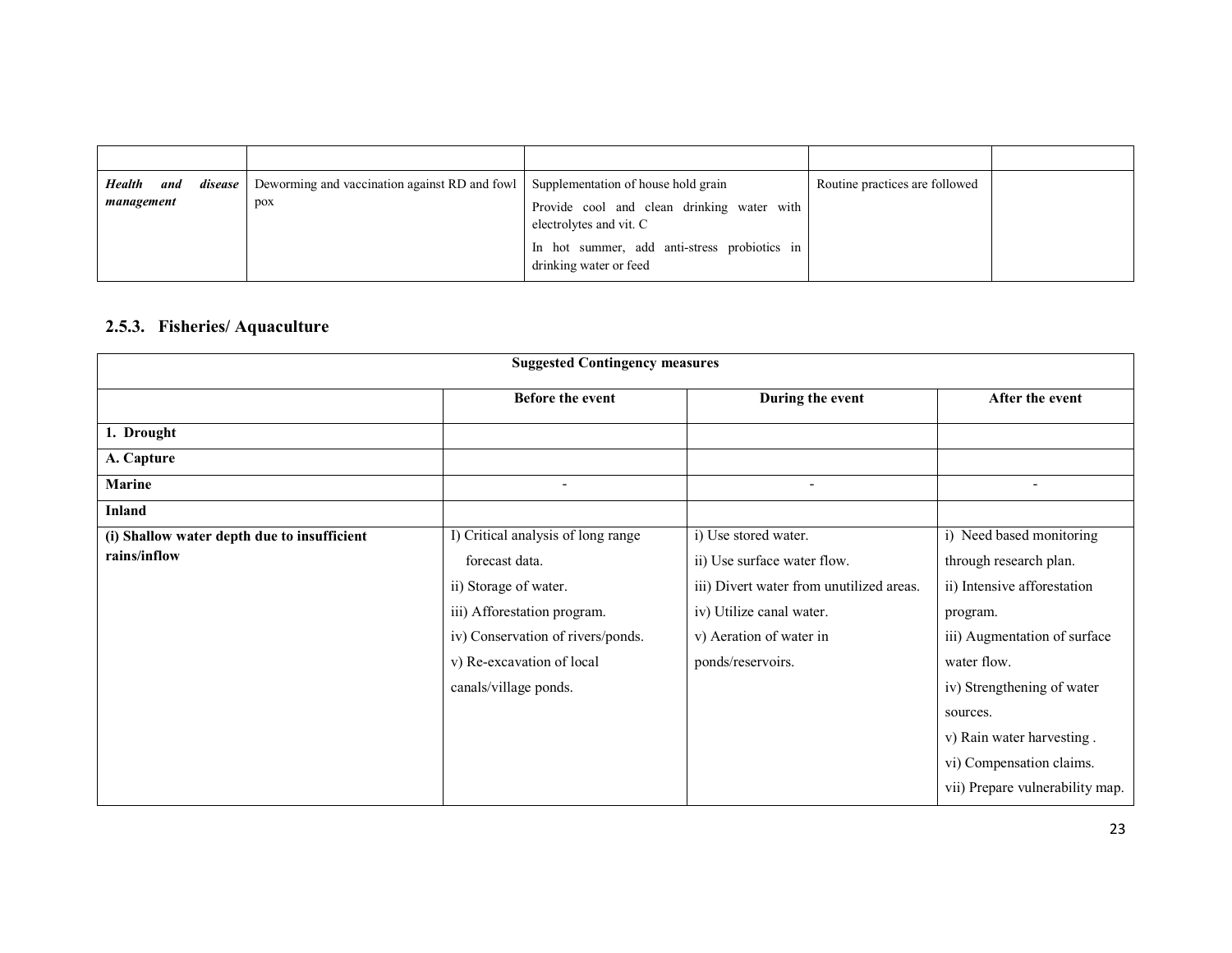| (ii) Changes in water quality                         | i) Prohibit dumping of solid, liquid | i) Adopt suitable action plan to reduce  | i)Need based research data     |
|-------------------------------------------------------|--------------------------------------|------------------------------------------|--------------------------------|
|                                                       |                                      |                                          |                                |
|                                                       | and waste in water sources.          | salt load in water bodies.               | should be generated on water   |
|                                                       | ii) Preparedness with stocks of      | ii) Generate scientific research data on | quality.                       |
|                                                       | chemicals, disinfectants and         | the survival and tolerance limit of fish | ii) Dumping of solid, liquid   |
|                                                       | therapeutic drugs.                   | and prawn species in saline water.       | and waste in water bodies      |
|                                                       |                                      | iii) Use disinfectants and therapeutic   | should be stopped through      |
|                                                       |                                      | drugs.                                   | enactment of legislation.      |
|                                                       |                                      | iv) Adoption of bio-remedial measures    |                                |
| (iii) Any other                                       |                                      |                                          |                                |
| <b>B.</b> Aquaculture                                 |                                      |                                          |                                |
| (i) Shallow water in ponds due to insufficient        | Critical analysis of long range      | i) Use stored water.                     | i) Need based monitoring       |
| rains/inflow                                          | forecast data.                       | ii) Use surface water flow.              | through research plan.         |
|                                                       | ii) Storage of water.                | iii) Divert water from unutilized areas. | ii) Intensive afforestation    |
|                                                       | iii) Afforestation program.          | iv) Utilize canal water.                 | program.                       |
|                                                       | iv) Conservation of water.           | v) Aeration of ponds.                    | iii) Augmentation of surface   |
|                                                       | v) Re-excavation of local            |                                          | water flow.                    |
|                                                       | canals/village ponds.                |                                          | iv) Adoption of rain           |
|                                                       |                                      |                                          | harvesting methods.            |
|                                                       |                                      |                                          | v) Compensation claims.        |
|                                                       |                                      |                                          | vi) Prepare vulnerability map. |
| (ii) Impact of salt load build up in ponds/Changes in | i) Prohibit dumping of solid, liquid | i) Adopt suitable action plan to reduce  | i)Need based research data     |
| water quality                                         | and waste in water sources.          | salt load in water bodies.               | should be generated on water   |
|                                                       | ii) Preparedness with stocks of      | ii) Generate scientific research data on | quality.                       |
|                                                       | chemicals, disinfectants and         | the survival and tolerance limit of fish | ii) Dumping of solid, liquid   |
|                                                       | therapeutic drugs.                   | and prawn species in saline water.       | and waste should be stopped    |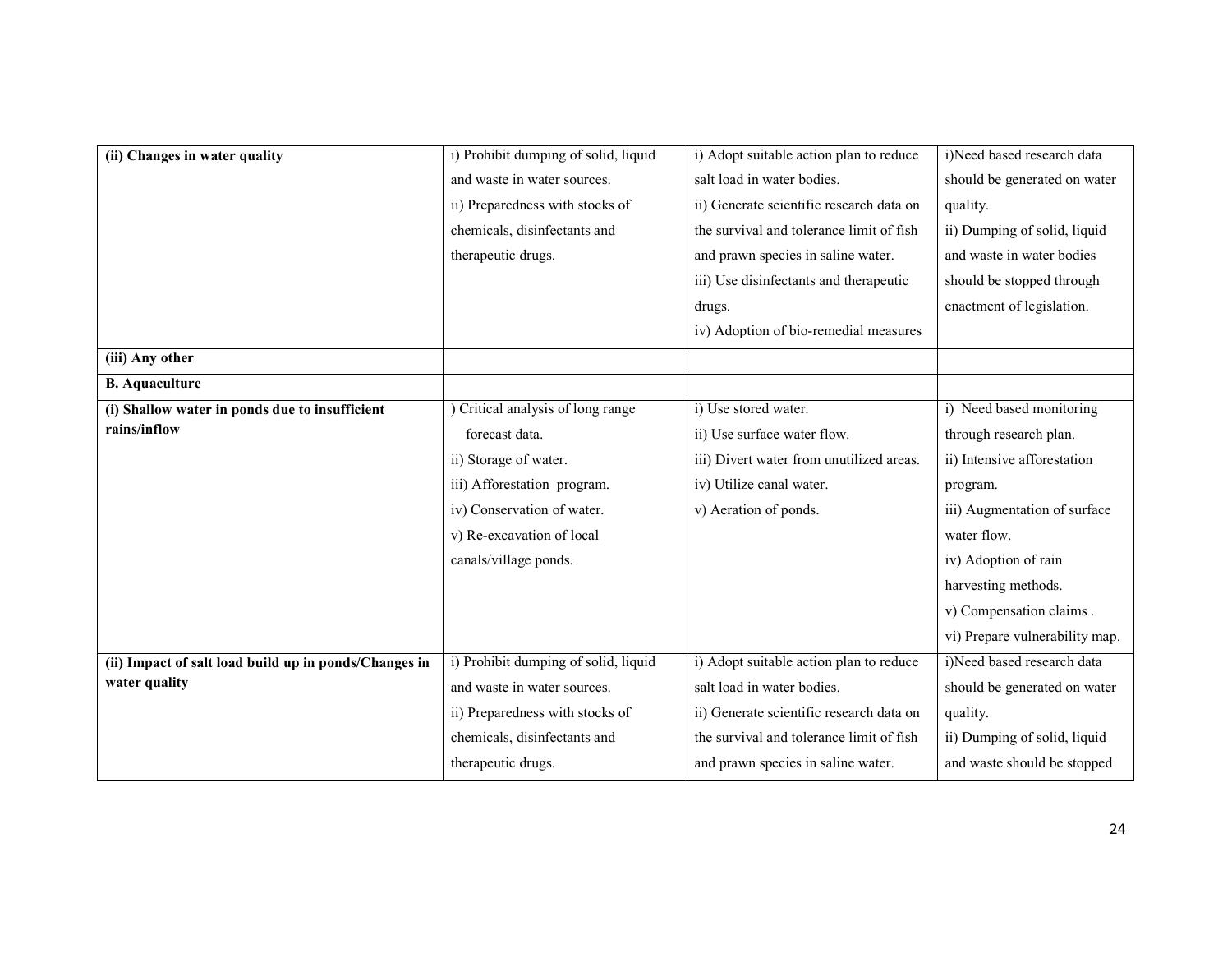|                                                                 |                                  | iii) Use disinfectants and therapeutic | through enactment of     |
|-----------------------------------------------------------------|----------------------------------|----------------------------------------|--------------------------|
|                                                                 |                                  | drugs.                                 | legislation.             |
|                                                                 |                                  | iv) Adoption of bio-remedial measures  |                          |
| 2. Flood                                                        | Not a flood affected district.   |                                        |                          |
| A. Capture                                                      |                                  |                                        |                          |
| <b>Marine</b>                                                   |                                  | $\blacksquare$                         |                          |
| <b>Inland</b>                                                   |                                  |                                        |                          |
| (i) Average compensation paid due to loss of human<br>life      |                                  |                                        |                          |
| (ii) No. of boats/nets damaged                                  |                                  |                                        |                          |
| (iii) No. of houses damaged                                     |                                  |                                        |                          |
| (iv) Loss of stock                                              |                                  |                                        |                          |
| (v) Changes in water quality                                    |                                  |                                        |                          |
| (vi) Health and disease                                         |                                  |                                        |                          |
| <b>B.</b> Aquaculture                                           |                                  |                                        |                          |
| (i) Inundation with flood water                                 |                                  |                                        |                          |
| (ii) Water contamination and changes in water                   |                                  |                                        |                          |
| quality<br>(iii) Health and diseases                            |                                  |                                        |                          |
| (iv) Loss of stock and input (feed, chemicals)                  |                                  |                                        |                          |
| (v) Infrastructure damage (pumps, aerators, huts                |                                  |                                        |                          |
| etc)                                                            |                                  |                                        |                          |
| 3. Cyclone / Tsunami                                            | Not a cyclone affected district. |                                        |                          |
| A. Capture                                                      |                                  | $\overline{\phantom{a}}$               | $\sim$                   |
| <b>Marine</b>                                                   | $\blacksquare$                   | $\overline{\phantom{a}}$               | $\overline{\phantom{a}}$ |
| (i) Average compensation paid due to loss of<br>fishermen lives | $\blacksquare$                   | $\overline{\phantom{a}}$               | $\overline{\phantom{a}}$ |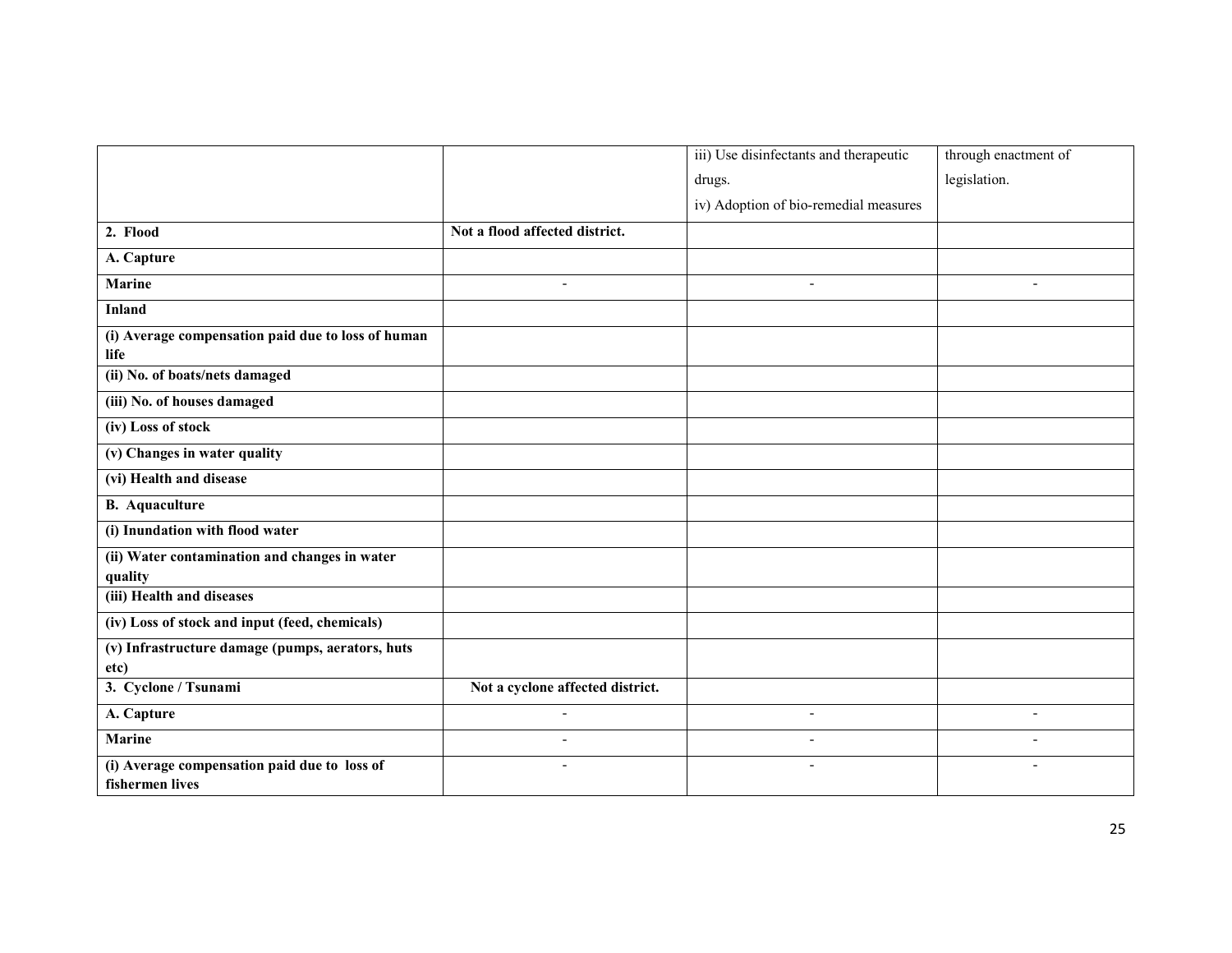| (ii) Avg. no. of boats/nets damaged                 |                                       |                                           |                                  |
|-----------------------------------------------------|---------------------------------------|-------------------------------------------|----------------------------------|
| (iii) Avg. no. of houses damaged                    |                                       |                                           |                                  |
| <b>Inland</b>                                       |                                       |                                           |                                  |
| <b>B.</b> Aquaculture                               |                                       |                                           |                                  |
| (i) Overflow / flooding of ponds                    |                                       |                                           |                                  |
| (ii) Changes in water quality (freshwater/brackish  |                                       |                                           |                                  |
| water ratio)                                        |                                       |                                           |                                  |
| (iii) Health and disease                            |                                       |                                           |                                  |
| (iv) Loss of stock and input (feed, chemicals etc.) |                                       |                                           |                                  |
| (v) Infrastructure damage (pumps, aerators,         |                                       |                                           |                                  |
| shelters/huts etc.)                                 |                                       |                                           |                                  |
| 4. Heat wave and cold wave                          |                                       |                                           |                                  |
| A. Capture                                          |                                       |                                           |                                  |
| <b>Marine</b>                                       |                                       |                                           |                                  |
| <b>Inland</b>                                       | i)Stay aware of upcoming temperature  | i) Monitor fishing sites frequently to    | i) Intensive afforestation       |
|                                                     | changes.                              | ensure that they are not affected by heat | program for reducing heat        |
|                                                     | ii) Arrange the aerators.             | or cold waves.                            | waves.                           |
|                                                     | iii) Ensure sufficient water level in | ii) Use dark materials to cover the       | ii) Gather information about     |
|                                                     | water bodies.                         | water bodies during excessive heat        | history of catch per unit effort |
|                                                     | vi) Formulate strategic fishing       | waves.                                    | as well as fish yield rate       |
|                                                     | management during the heat/cold       | iii) Educating the farmers through        | during heat/cold wave and        |
|                                                     | waves.                                | electronic or print media                 | accordingly simulate future      |
|                                                     | v) Tree plantation around fish ponds  | iv) Collect basic weather data on         | plan for sustainable fishing.    |
|                                                     |                                       | incidence of extremes and physical data   | iii) Loss assessment $\&$        |
|                                                     |                                       | of water bodies, water chemistry and      | insurance claim.                 |
|                                                     |                                       | seasonal changes, plankton profile and    |                                  |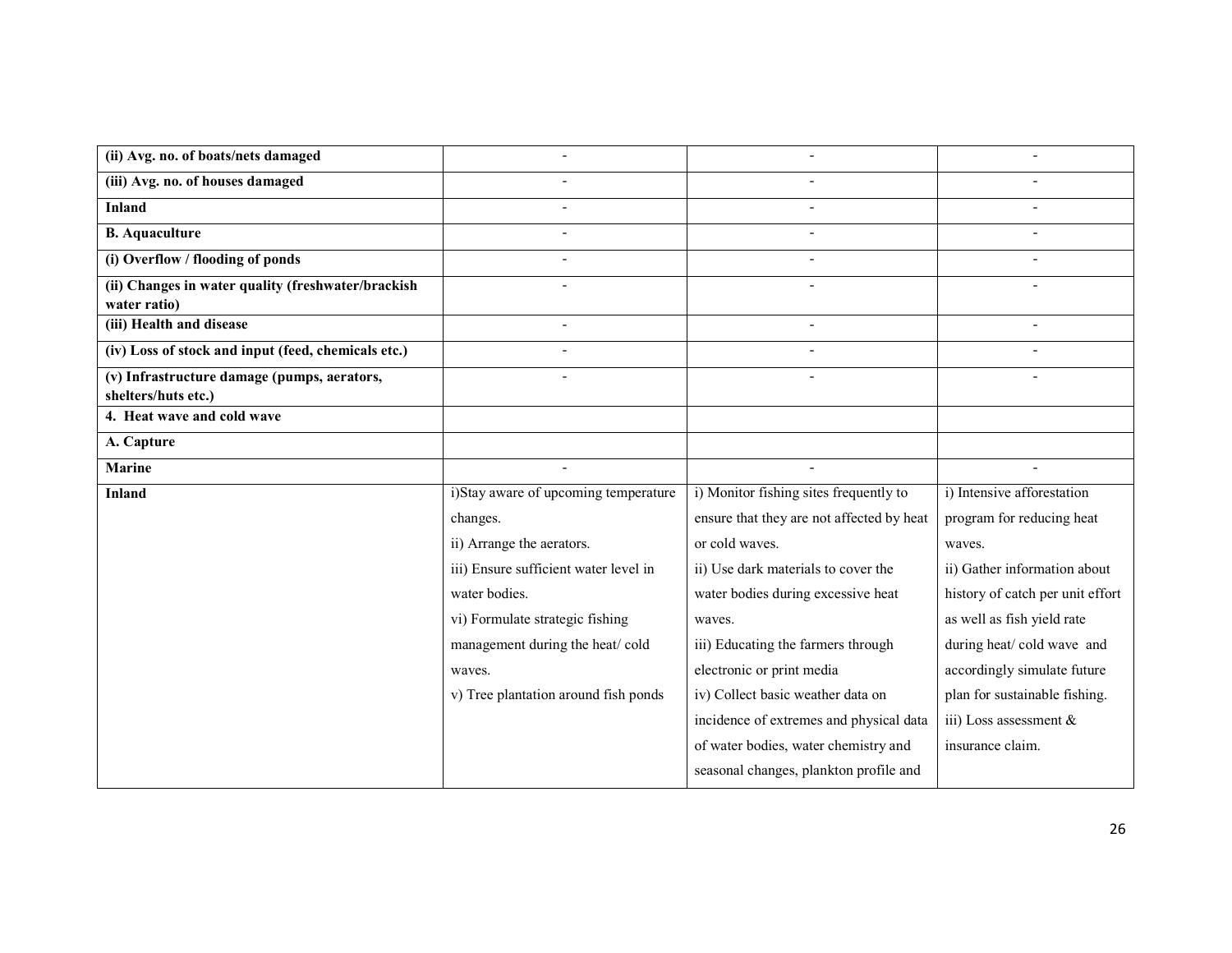|                                                 |                                          | seasonal blooms, topography and soil      |                                  |
|-------------------------------------------------|------------------------------------------|-------------------------------------------|----------------------------------|
|                                                 |                                          | composition.                              |                                  |
| <b>B.</b> Aquaculture                           |                                          |                                           |                                  |
| (i) Changes in pond environment (water quality) | i)Listen to local weather forecasts and  | i) Adopt suitable action plan to reduce   | i) Intensive afforestation       |
|                                                 | stay aware of upcoming temperature       | salt load in water bodies.                | program for reducing heat        |
|                                                 | changes.                                 | ii) Generate scientific research data on  | waves.                           |
|                                                 | ii) Arrange the aerators.                | the survival and tolerance limit of fish  | ii) Gather information about     |
|                                                 | iii) Ensure sufficient water quantity in | and prawn species in saline water.        | history of catch per unit effort |
|                                                 | water bodies.                            | iii) Monitor fishing sites frequently to  | as well as fish yield rate       |
|                                                 | iv)Formulate strategic fishing           | ensure that they are not affected by heat | during heat wave and cold        |
|                                                 | management for the heat/cold waves.      | or cold waves.                            | wave and accordingly             |
|                                                 | v) Tree plantation around fish ponds     | iv) Use dark materials to cover the       | simulate future plan for         |
|                                                 |                                          | water bodies during excessive heat        | sustainable fishing.             |
|                                                 |                                          | waves.                                    | vi) Loss assessment $\&$         |
|                                                 |                                          | v) Educating the farmers through          | insurance claim.                 |
|                                                 |                                          | electronic / print media.                 |                                  |
|                                                 |                                          | vi) Collect basic weather data on         |                                  |
|                                                 |                                          | incidence of extremes and physical data   |                                  |
|                                                 |                                          | of water bodies, water chemistry and      |                                  |
|                                                 |                                          | seasonal changes, plankton profile and    |                                  |
|                                                 |                                          | seasonal blooms, topography and soil      |                                  |
|                                                 |                                          | composition.                              |                                  |
| (ii) Health and disease management              | i) Advance planning and preparedness.    | i)Identification of type of disease       | i) Laboratory diagnosis of       |
|                                                 | ii) Store chemicals, disinfectants and   | outbreak, immediate removal of            | diseased fish, generation of     |
|                                                 | therapeutic drugs.                       | disease causing agents/ dead fish.        | data about type or kind of       |
|                                                 | iii) Develop heat/ cold wave control     | ii) Use appropriate amount of             | disease spread.                  |